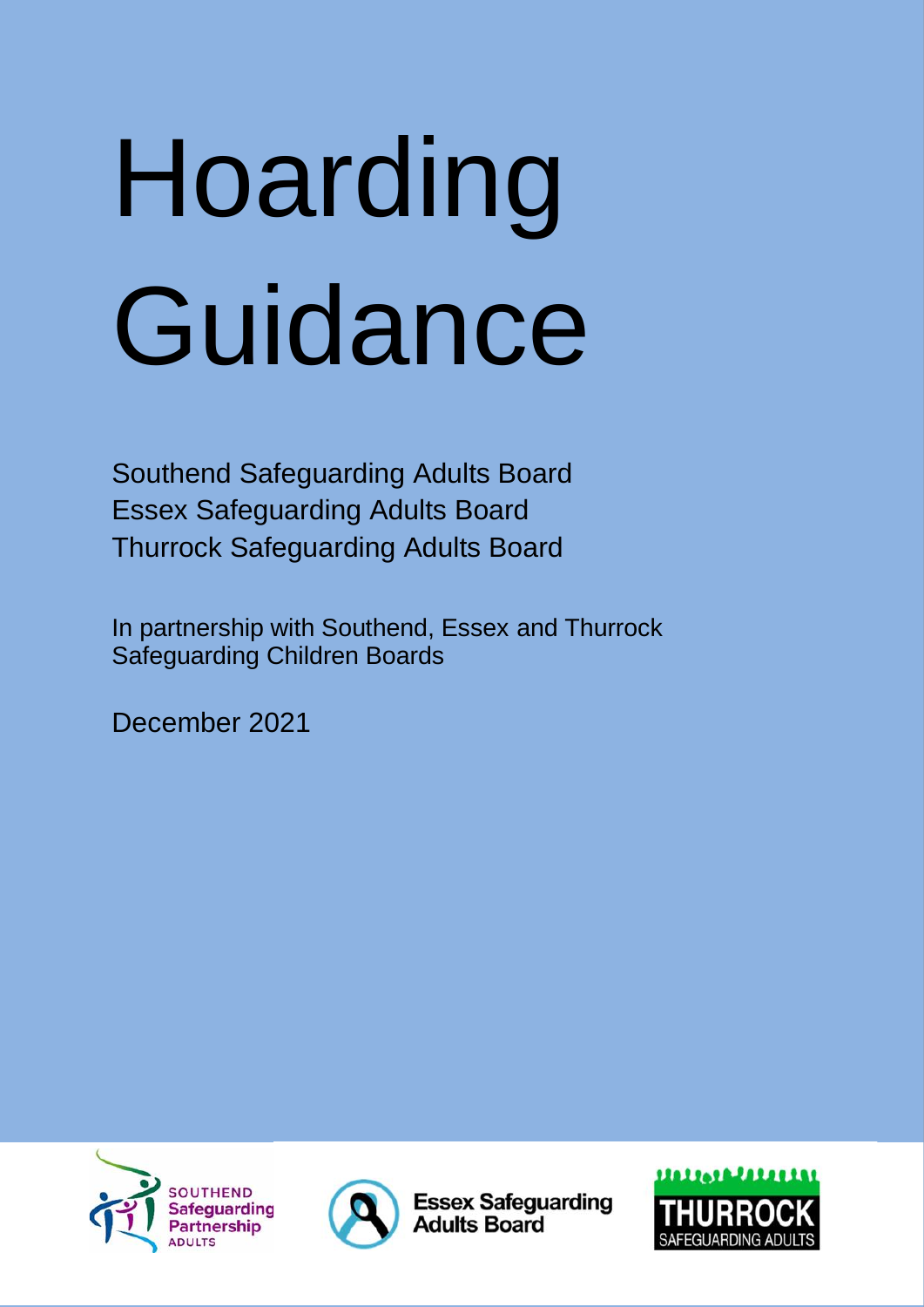| Title:                                         | <b>Hoarding Guidance</b>                                                                                                                                                                                                              |
|------------------------------------------------|---------------------------------------------------------------------------------------------------------------------------------------------------------------------------------------------------------------------------------------|
| <b>Purpose:</b>                                | A guide for local partnerships and agencies in Southend<br>Essex and Thurrock how to deal with Hoarding                                                                                                                               |
| Type:                                          | <b>Policy &amp; Guidelines</b>                                                                                                                                                                                                        |
| <b>Target Audience:</b>                        | All professionals working in Southend, Essex and Thurrock                                                                                                                                                                             |
| Date approved:<br><b>Review Date:</b>          | December 2021<br>December 2024                                                                                                                                                                                                        |
| This replaces:                                 | <b>Hoarding Guidance Version 2</b>                                                                                                                                                                                                    |
| should<br><b>This</b><br>be<br>read alongside: | This document is compliant with all relevant legislation at<br>the time of publication and adheres to the current <b>SET</b><br><b>Safeguarding Adults Guidelines and SET Safeguarding and</b><br><b>Child Protection Procedures.</b> |
| <b>Leads / Authors:</b>                        | Paula Ward (Thurrock SAB) / Michala Jury (ESAB) / Paul<br>Hill (SSP)                                                                                                                                                                  |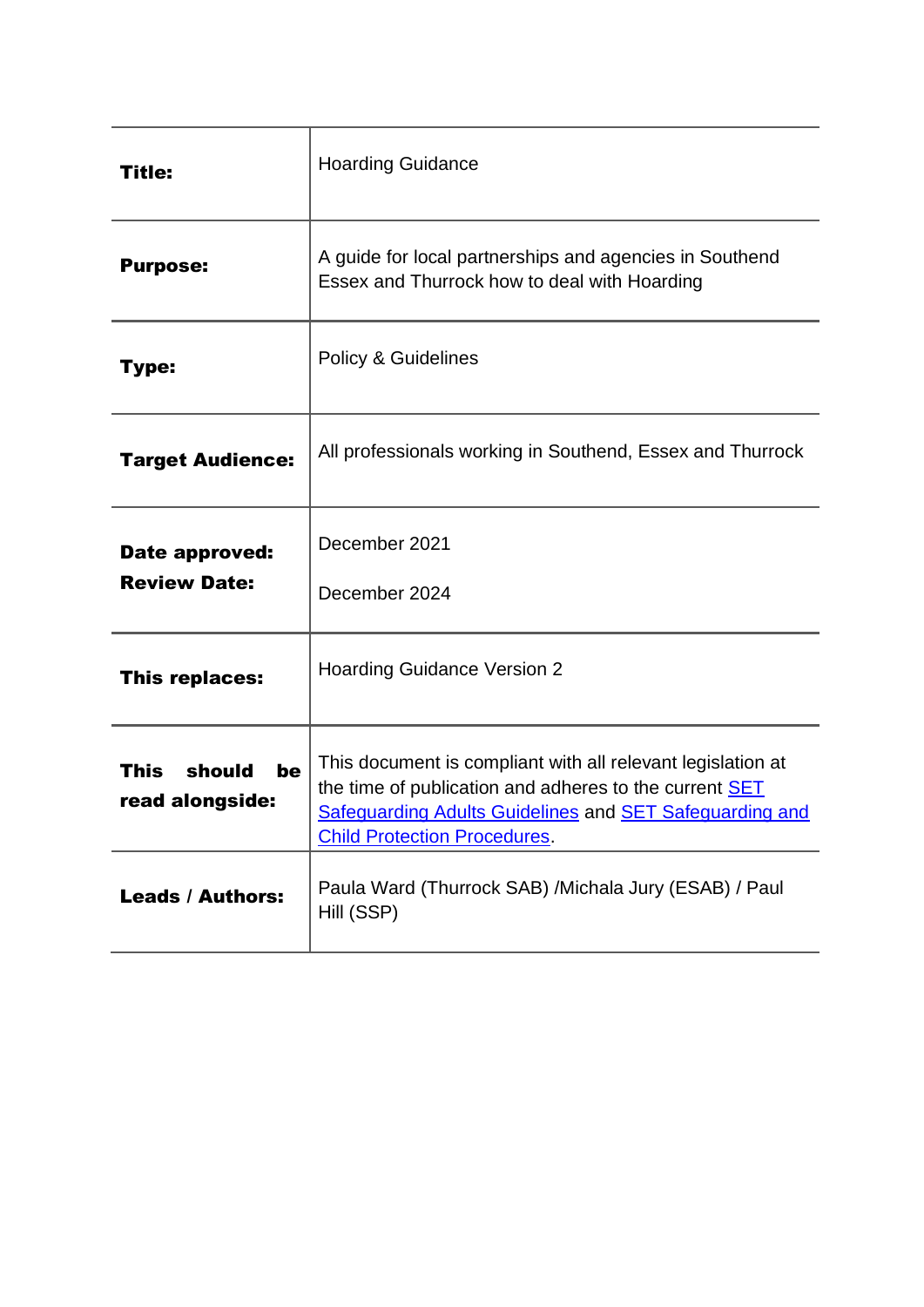### **Contents**

This guidance has been adapted from The London Borough of Merton Hoarding Protocol.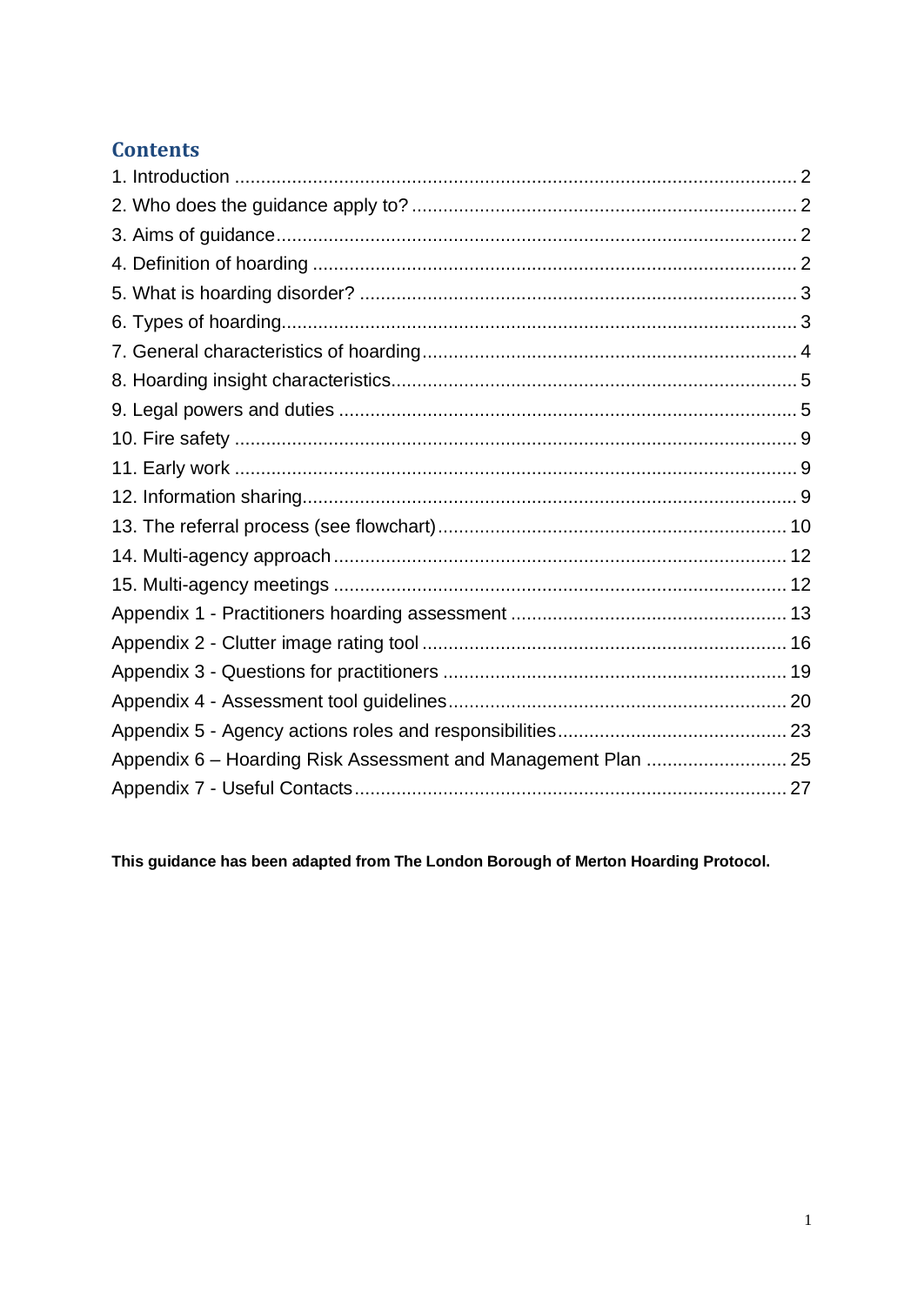#### <span id="page-3-0"></span>**1. Introduction**

This guidance sets out an understanding of the issues of hoarding behaviour and details the path a practitioner should take to risk assess and safeguard the individual using a person-centred, outcome focused, solution-based model. This guidance should be read alongside the **SET** safeguarding adult guidelines<sup>1</sup> and **SET** [Safeguarding Childrens Guidelines](https://www.escb.co.uk/working-with-children/safeguarding-policies-procedures/)

#### <span id="page-3-1"></span>**2. Who does the guidance apply to?**

This guidance applies to all those who may come across hoarding behaviour as part of their day-to-day duties. There is an expectation that everyone engages fully in partnership working to achieve the best outcome for the adult and any child(ren), while meeting the requirements and duties of individual agencies.

#### <span id="page-3-2"></span>**3. Aims of guidance**

The aims of this guidance are to:

- Gather and share information on the complex personal and spatial issues arising from hoarding behaviour from different perspectives including the person with hoarding behaviour, professional and community perspectives.
- Develop "informal" multi-agency solutions which maximise the use of existing services and resources and which may reduce the need for compulsory solutions.
- Ensure that when formal solutions are required, there is a process for planning solutions tailored to meet the needs of the adult(s) and/or any child(ren).
- To establish best practice and improve knowledge of legislation that relates to hoarding behaviour.

#### <span id="page-3-3"></span>**4. Definition of hoarding**

Mental disorder is defined by the World Health Organisation as:

- Comprise a broad range of problems, with different symptoms.
- Generally characterised by some combination of abnormal thoughts, emotions, behaviour and relationships with others
- Most of these disorders can be successfully treated.
- Mental health problems range from the worries we all experience as part of everyday life to serious long-term conditions.
- The majority of people who experience mental health problems can get over them or learn to live with them, especially if they get help early on.

According to [international classification of Diseases 11 \(2018\)](https://icd.who.int/browse11/l-m/en#/http%3a%2f%2fid.who.int%2ficd%2fentity%2f1991016628)<sup>2</sup> hoarding disorder is characterised by:

<sup>1</sup> <https://www.essexsab.org.uk/professionals/guidance-policies-protocols/>

<sup>2</sup> <https://icd.who.int/browse11/l-m/en#/http%3a%2f%2fid.who.int%2ficd%2fentity%2f1991016628>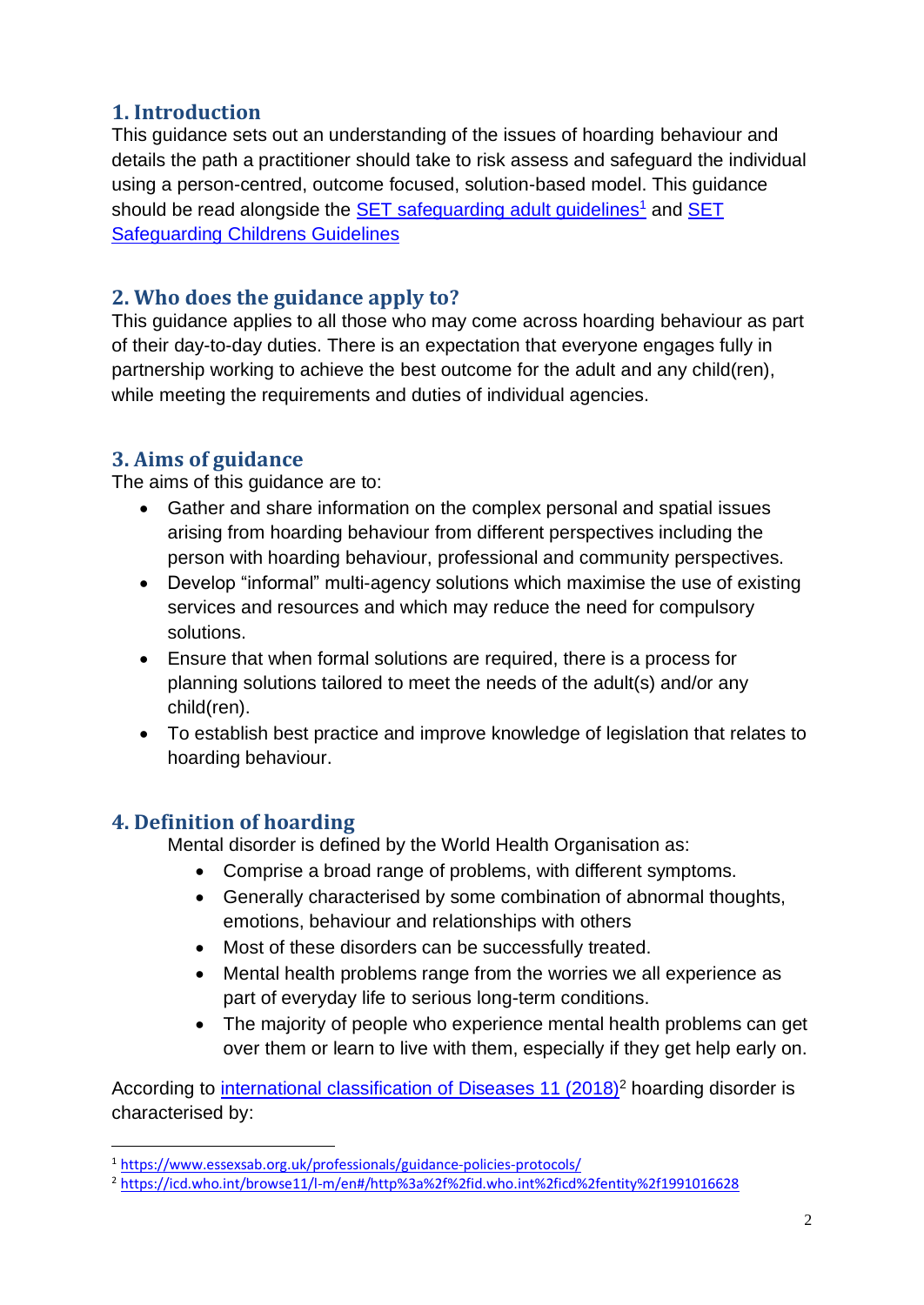- *"accumulation of possessions due to excessive acquisition of or difficulty discarding possessions, regardless of their actual value.*
- *Excessive acquisition is characterized by repetitive urges or behaviours related to amassing or buying items.*
- *Difficulty discarding possessions is characterized by a perceived need to save items and distress associated with discarding them.*
- *Accumulation of possessions results in living spaces becoming cluttered to the point that their use or safety is compromised.*
- *The symptoms result in significant distress or significant impairment in personal, family, social, educational, occupational or other important areas of functioning".*

#### <span id="page-4-0"></span>**5. What is hoarding disorder?**

As so few people with hoarding behaviour have a formal diagnosis of hoarding disorder, this guidance will use the descriptor or person with hoarding behaviour.

The Care Act (2014) statutory guidance includes self-neglect as a type of abuse. It states 'this covers a wide range of behaviour neglecting to care for one's personal hygiene, health or surroundings and includes behaviour such as hoarding'. Hoarding can also be result of other health problems; physical illness, dementia, depression, alcohol and drug misuse, schizophrenia, bipolar disorder, learning disability or obsessive-compulsive disorder.

It is important to remember that over 90% of all people with hoarding behaviour have other mental health and physical health issues and would meet the criteria in an assessment based solely on a level 5 or above Clutter Image Rating (Appendix 2). As such it is important to holistically assess social care and other needs.

Hoarding disorder is distinct from the act of collecting and is also different from people whose property is generally cluttered or messy. The main difference between someone who hoards and a collector is that person with hoarding behaviours have strong emotional attachments to their objects which are well in excess of their real value. Hoarding does not favour a particular gender, age, ethnicity, socio-economic status, educational/occupational history or tenure type. Anything can be hoarded, in areas including the adult's property, garden or communal areas.

#### <span id="page-4-1"></span>**6. Types of hoarding**

There are three types of hoarding:

- **Inanimate objects:** This is the most common. This could consist of one type of object or a collection of a mixture of objects such as old clothes, newspapers, food, containers or papers.
- **Animal hoarding:** Animal hoarding is on the increase. This is the obsessive collecting of animals, often with an inability to provide minimal standards of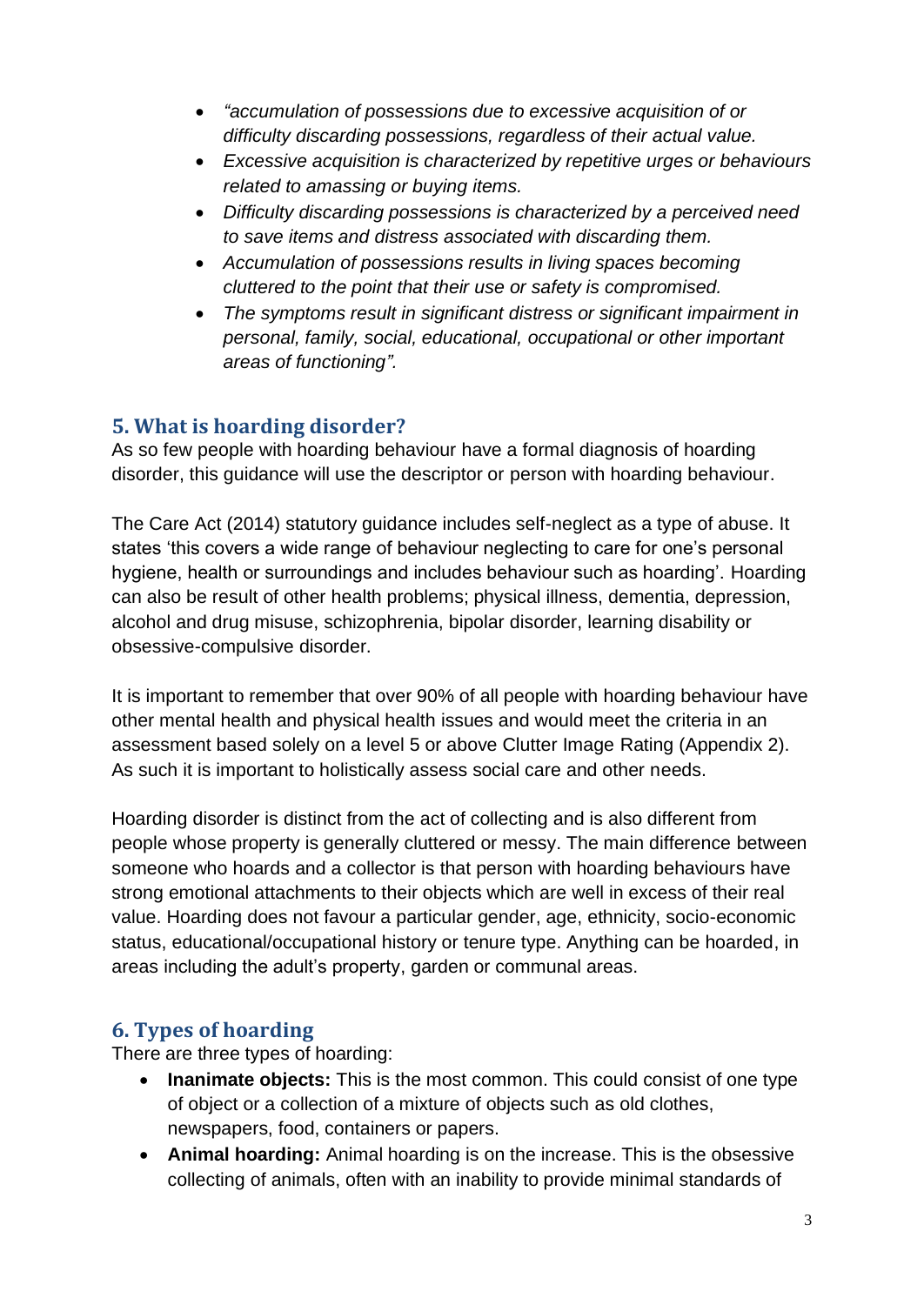care. The person with hoarding behaviour is unable to recognise that the animals are or may be at risk because they feel they are saving them. In addition to an inability to care for the animals in the home, people who hoard animals are often unable to take care of themselves. The homes of animal person with hoarding behaviours are often eventually destroyed by the accumulation of animal faeces and infestation by insects. Animal hoarding is not classified under Hoarding Disorder.

#### <span id="page-5-0"></span>**7. General characteristics of hoarding**

- **Fear and anxiety:** hoarding behaviour may have started as a learnt behaviour or following a significant traumatic event such as bereavement. The adult hoarding collects compulsively as a dysfunctional coping mechanism e.g. I feel bad and collecting this makes me feel better. Attempt to discard hoarded items can induce distressing feelings varying from mild anxiety to a full panic attack and/or dissociation.
- **Long term behaviour pattern**: possibly developed over many years, or decades, of "buy and drop". Collecting and saving, with an inability to throw away items without experiencing fear and anxiety.
- **Excessive attachment to possessions:** people who hoard may hold an inappropriate emotional attachment to items.
- **Indecisiveness:** people who hoard struggle with the decision to discard items that are no longer necessary, including items which may seem to have no value.
- **Socially isolated**: people who hoard can be socially isolated for a range of reasons, including shame. They may refuse home visits from individuals including professionals, in favour of office-based appointments and/or declining support / services.
- **Large number of pets**: people who hoard may have a large number of animals that can be a source of complaints by neighbours. They may be a self-confessed "rescuer of strays".
- **Mental capacity:** people who hoard are typically able to make decisions that are not related to the hoarding.
- **Extreme clutter:** hoarding behaviour may prevent several or all the rooms of an adults' property from being used for its intended purpose.
- **Churning:** hoarding behaviour can involve moving items from one part of an adult's property to another, without ever discarding anything.
- **Self-care:** while an adult who hoards may appear unkempt and dishevelled, due to lack of toileting or washing facilities in their home, most people who hoard will use public facilities, in order to maintain their personal hygiene and appearance.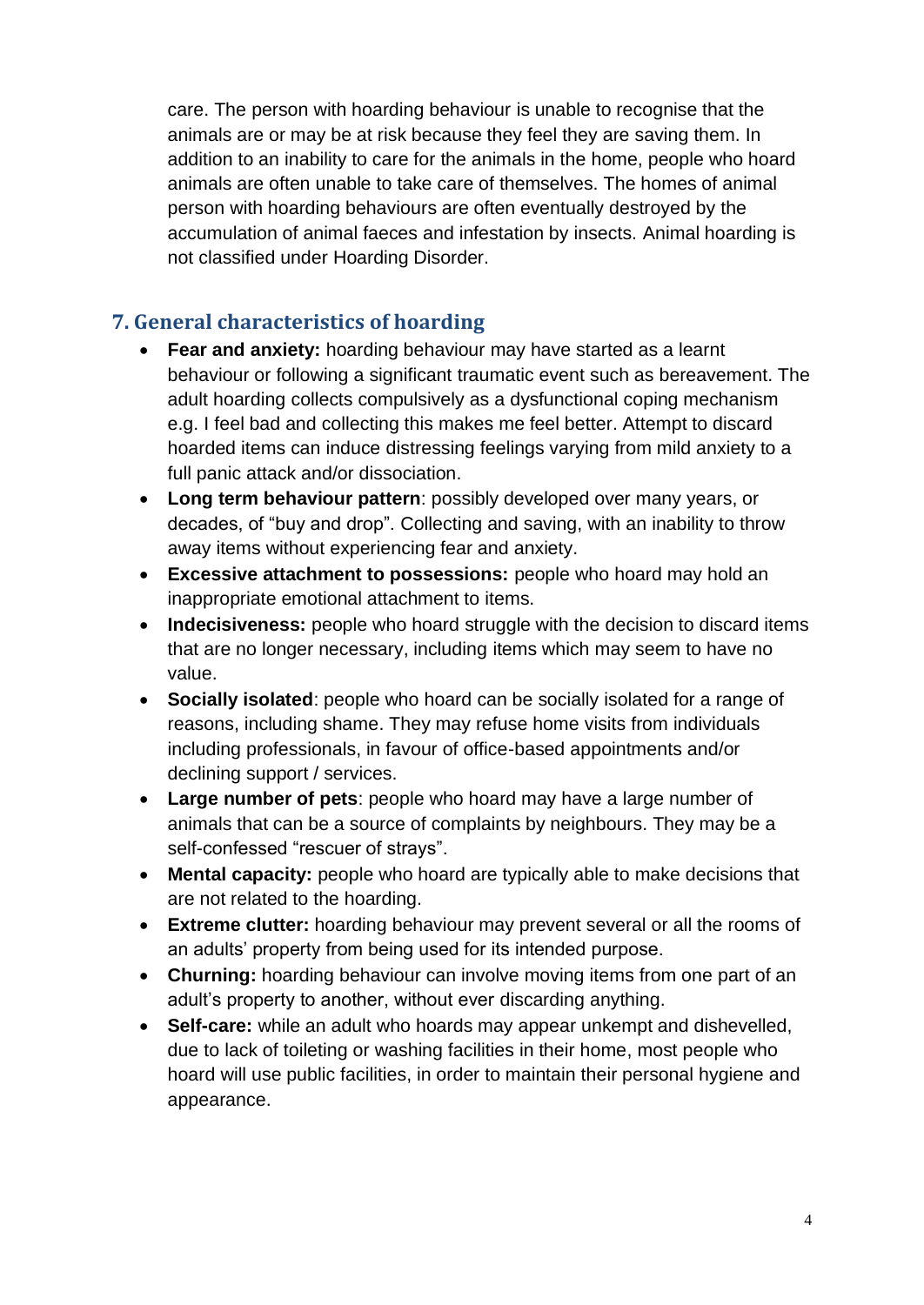#### <span id="page-6-0"></span>**8. Hoarding insight characteristics**

The following is a guide on whether the adult has insight into their hoarding behaviour.

Good or fair insight: The adult recognises that hoarding-related beliefs and behaviours are problematic. The adult recognises these behaviours in themselves. Poor insight: The adult is mostly convinced that hoarding-related beliefs and behaviours are not problematic despite evidence to the contrary. The adult might recognise a storage problem but has little self-recognition or acceptance of their own hoarding behaviour.

Absent (delusional) insight: The adult is convinced that hoarding-related beliefs and behaviours are not problematic despite evidence to the contrary. The adult is completely accepting of their living environment despite it being hoarded and possibly a risk to health.

Detached with assigned blame: The adult has been away from their property for an extended period. The adult has formed a detachment from the hoarded property and is now convinced a  $3<sup>rd</sup>$  party is to blame for the condition of the property. For example, a burglary has taken place, squatters or other household members.

#### <span id="page-6-1"></span>**9. Legal powers and duties**

Local Authorities (LA) where appropriate will always try and work with an adult to identify a solution to a hoarded property, and professionals should contact the environmental waste services department they can be aware of procedures for waste collection and other local facilities available. However, in cases where the adult is not willing to co-operate the LA can serve notice on the owner or occupier.

A selection of the key Acts, duties and powers are included below:

#### **The Care Act 2014**

Please note that this Act does not provide a right of entry.

#### **Section 6: Co-operation**

Local authorities should co-operate in cases such as this. Specifically, this will mean that the local authorities should work in tandem with each other where appropriate.

#### **Section 9: Assessing an adult's needs for care and support**

The offer of an assessment should be made to the adult because it will likely appear to the local authority that the adult may have care and support needs.

#### **Section 42: Safeguarding**

Hoarding may qualify as self-neglect and also pose a safeguarding risk to others, for example family or carers. The statutory guidance states "this covers a wide range of behaviour neglecting to care for one's personal hygiene, health or surroundings and includes behaviour such as hoarding. It should be noted that self-neglect may not prompt a section 42 enquiry. An assessment should be made on a case-by-case basis. A decision on whether a response is required under safeguarding will depend on the adult's ability to protect themselves by controlling their own behaviour. A decision on whether a response is required under safeguarding will depend on the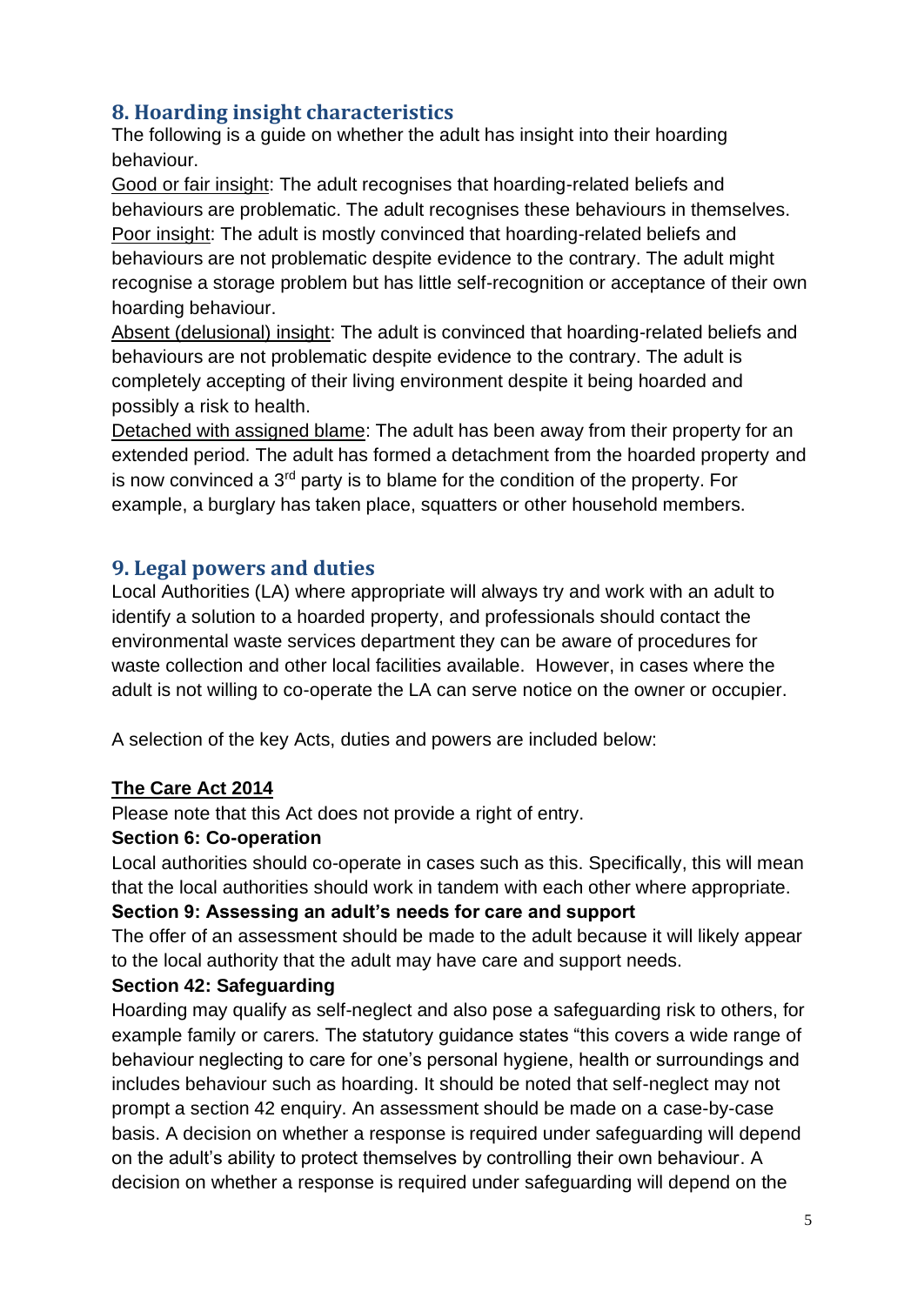adult's ability to protect themselves by controlling their own behaviour. There may come a point when they are no longer able to do this, without external support.". For further information regardg this the [SET Safeguarding Adult Guidelines](http://www.essexsab.org.uk/professionals/guidance-policies-protocols/)<sup>3</sup> should be reviewed.

#### **Mental Capacity Act 2005**

The Mental Capacity Act 2005 provides a statutory framework for people who lack capacity to make decisions for themselves. The Act has 5 statutory principles which underpin the legal requirements of the Act. Should a capacity assessment be considered, this is an assessment of capacity for whether the client has capacity to access help for their hoarding – so, does the client understand they have a problem with hoarding?; is the client able to weigh up the alternative options? e.g. being able to move around their accommodation unhindered, being able to sleep in their bed, take a bath, cook in their kitchen, sit down on a chair/sofa? (this list is not exhaustive!); can the client retain the information given to them? (e.g., if the accommodation is cleared, you would be able to move around your accommodation etc); can the client communicate their decision? It is essential that any mental capacity assessment is clearly documented on case records. The [Mental Capacity](http://www.essexsab.org.uk/professionals/mental-capacity-act-and-deprivation-of-liberty-safeguards/)  [Act guidance](http://www.essexsab.org.uk/professionals/mental-capacity-act-and-deprivation-of-liberty-safeguards/)<sup>4</sup> should be followed. Please note that this Act does not provide a right of entry.

**Section 4: Best Interests:** If a person with hoarding behaviour has been assessed as lacking capacity regarding their hoarding, then a best interest decision can be made on their behalf. Depending on the situation, an application may have to be made to the Court of Protection.

#### **Mental Health Act 1983**

#### **Section 2: Admission for Assessment**

This section would allow a person with hoarding behaviour to be admitted to hospital against their will if:

- They suffer from a mental disorder to the degree which warrants their detention in hospital for a limited period of time for the purposes of assessment; and
- They ought to be detained for their own protection or the protection of others.

There is a strict legal procedure for this and it would only be applicable in extreme circumstances. Please note there is a power of entry by the police on grant of a warrant. The warrant is only granted if an Approved Mental Health Professional (AMHP) presents the Magistrate with the relevant information. It is at this point that the warrant can be issued and Police can enter with the AMHP.

<sup>3</sup> <https://www.essexsab.org.uk/professionals/guidance-policies-protocols/>

<sup>4</sup> https://www.essexsab.org.uk/professionals/mental-capacity-act-and-deprivation-of-liberty-safeguards/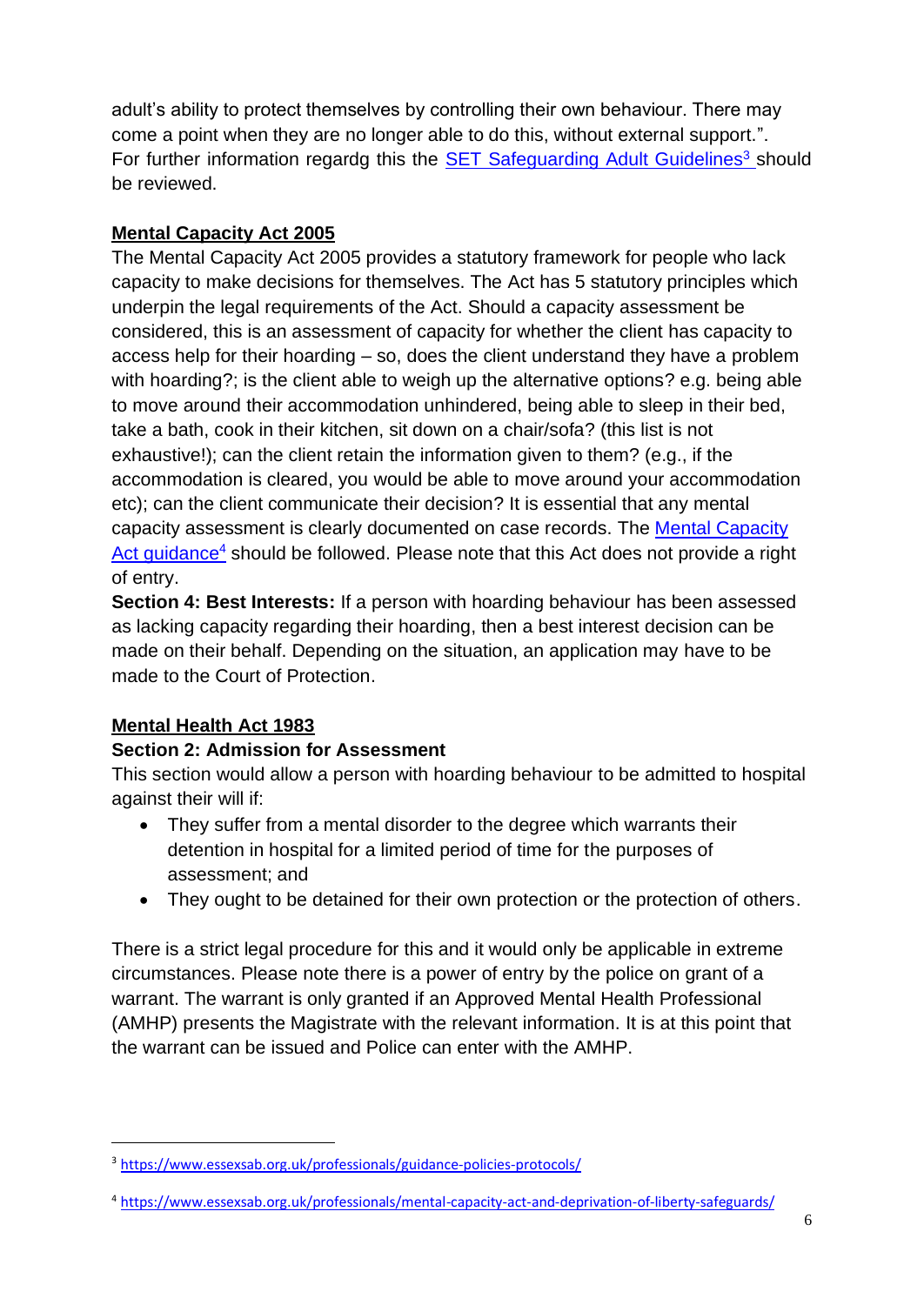#### **Homelessness Reduction Act**

Section 175 of the Homelessness Prevention Act 1996 defines that a person is threatened with homelessness if it is likely that they will become homeless within 28 days.

The Homelessness Reduction Act 2017 extends the number of days from 28 to 56. In addition, people who have received a valid notice under section 21 of the Housing Act 1988 and the expiry date is within 56 days, will be treated as being threatened with homelessness duty on English LAs to ensure that advice and information about homelessness, and preventing homelessness, is available free of charge to everyone in their district.

Under the 2017 Act, LAs would be required to provide or secure the provision of free services to give people in their area information and advice on:

- preventing homelessness
- securing accommodation if homeless
- the rights of people who are homeless or threatened with homelessness, and
- any help that is available for people who are homeless or likely to become homeless as well as how to access that help.

**Housing Act 2004 -** gives local authorities duties and powers to inspect housing and enforce repair and enforcement works where a significant hazard exists. Whilst this legislation applies to all tenures, it is usually applied to rented properties where a landlord fails to carry out essential repairs and in doing so, puts the tenants health and safety at risk.

**Anti-Social Behaviour, Crime & Policing Act 2014** - powers to control hoarding where it is likely to have a detrimental effect on the quality of life to others in the locality. 'Environmental' ASB - Community Protection Notices are aimed at tackling littering, dog fouling, noise etc and can be issued against individuals and companies. The notices can be issued by more agencies than current measures, including police, local authorities and housing associations (if authorised to do so). Breach can result in fixed penalty notices and will be a criminal offence. A further step would be to issue an ASB injunction.

The following legislation is available to Environmental Health Officers.

#### **Public Health Act 1936**

#### **Section 79: Power to require removal of noxious matter by occupier of premises**

This is seldom used as there is more appropriate legislation. If it is used it would generally be in respect of outdoor areas. Allows the cost to be recovered.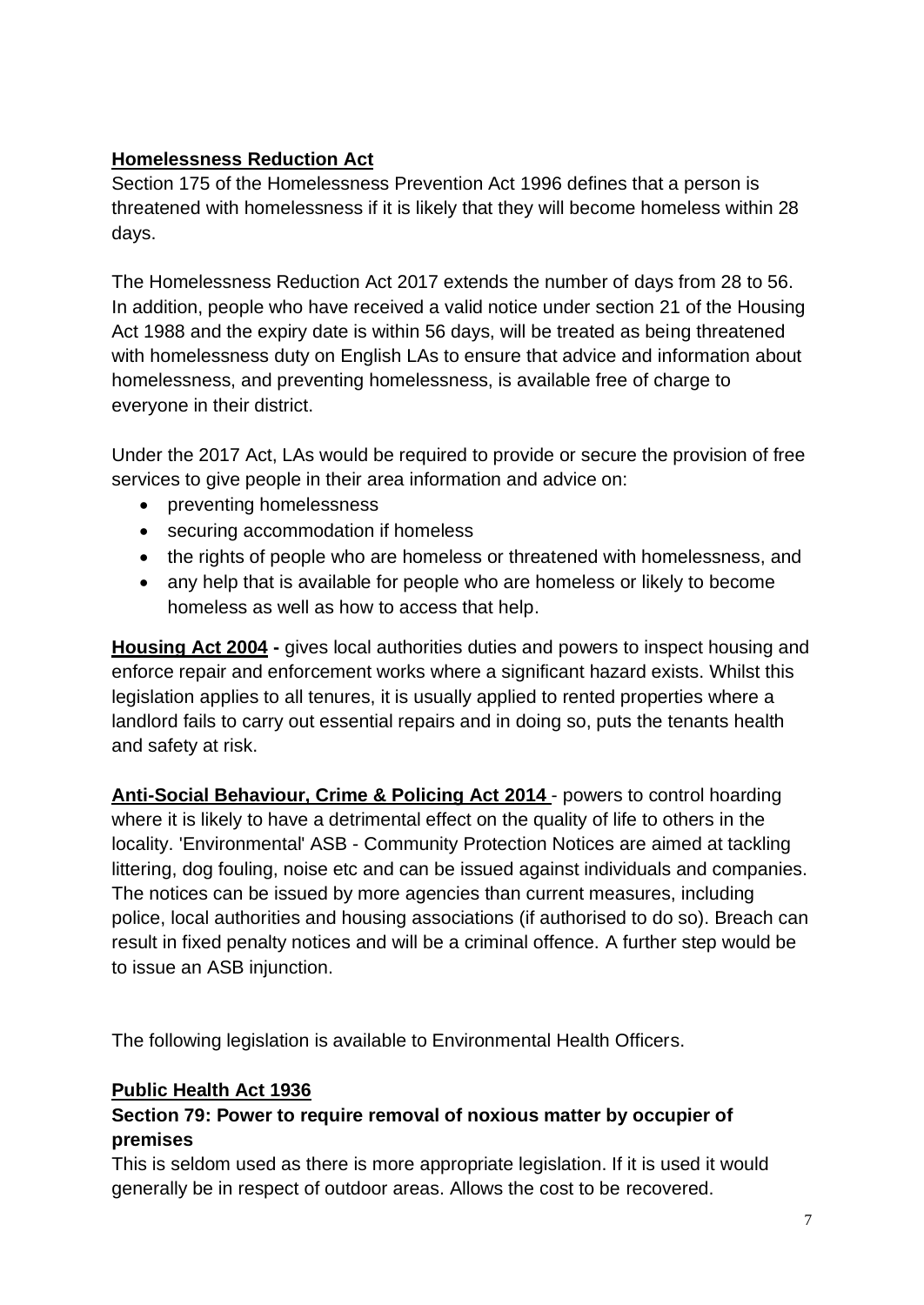#### **Section 83: Cleansing of filthy and/or verminous premises**

Where any premises is found to be;

- a) In such a filthy or unwholesome condition as to be prejudicial to health; or
- b) verminous (relating to rats, mice other pests including insects, their eggs and larvae),

Then the LA can serve a notice requiring clearance of materials and objects that are filthy, cleansing of surfaces, carpets etc. within a specified time period. This is generally a minimum of 21 days. If not complied with, Environmental Health (EH) can carry out works in default and recover the costs. Appeal provisions are in place. **Section 84: Cleansing or destruction of filthy or verminous articles** Any article that is so filthy as to need cleansing or destruction in order to prevent injury to persons in the premises or is verminous. The LA can serve notice requiring the identified article to be cleansed, purified, disinfected or destroyed at their expense. This section is also seldom used, if it were to be used it would be in conjunction with action taken under section 83.

#### **Prevention of Damage by Pests Act 1949**

**Section 4: Power of LA to require action to prevent or treat rats and mice** Notice may be served on the owner or occupier of land/ premises where rats and/or mice are or may be present due to the conditions at the time. The notice served on the owner or occupier would specify a reasonable period of time in which to carry out reasonable steps to eradicate the rats/mice from the land/premises. This could entail pest control treatment, requirement to remove materials that may feed or harbour them and carry out necessary structural works. The LA may carry out works in default if the Notice is not complied with and charge for this. However, there is no power of entry available under this section, so if refused access to carry out works in default the LA are unable to enter.

#### **Environmental Protection Act 1990**

#### **Section 79: Statutory nuisances and inspections therefor.**

Statutory Nuisances (SN) are defined in Section 79 of the Act and include the following:

(a) any premises in such a state as to be prejudicial to health or a nuisance

(c) fumes or gases emitted from [private dwellings] premises so as to be prejudicial to health or a nuisance

(e) any accumulation or deposit which is prejudicial to health or a nuisance (f) any animal kept in such a place or manner as to be prejudicial to health or a nuisance.

It is the duty of every local authority to cause its area to be inspected from time to time to detect any statutory nuisances which ought to be dealt with under section 80 and, where a complaint of a statutory nuisance is made to it by a person living within its area, to take such steps as are reasonably practicable to investigate the complaint. 'Nuisance' means something which interferes with another's land (or more rarely the population at large).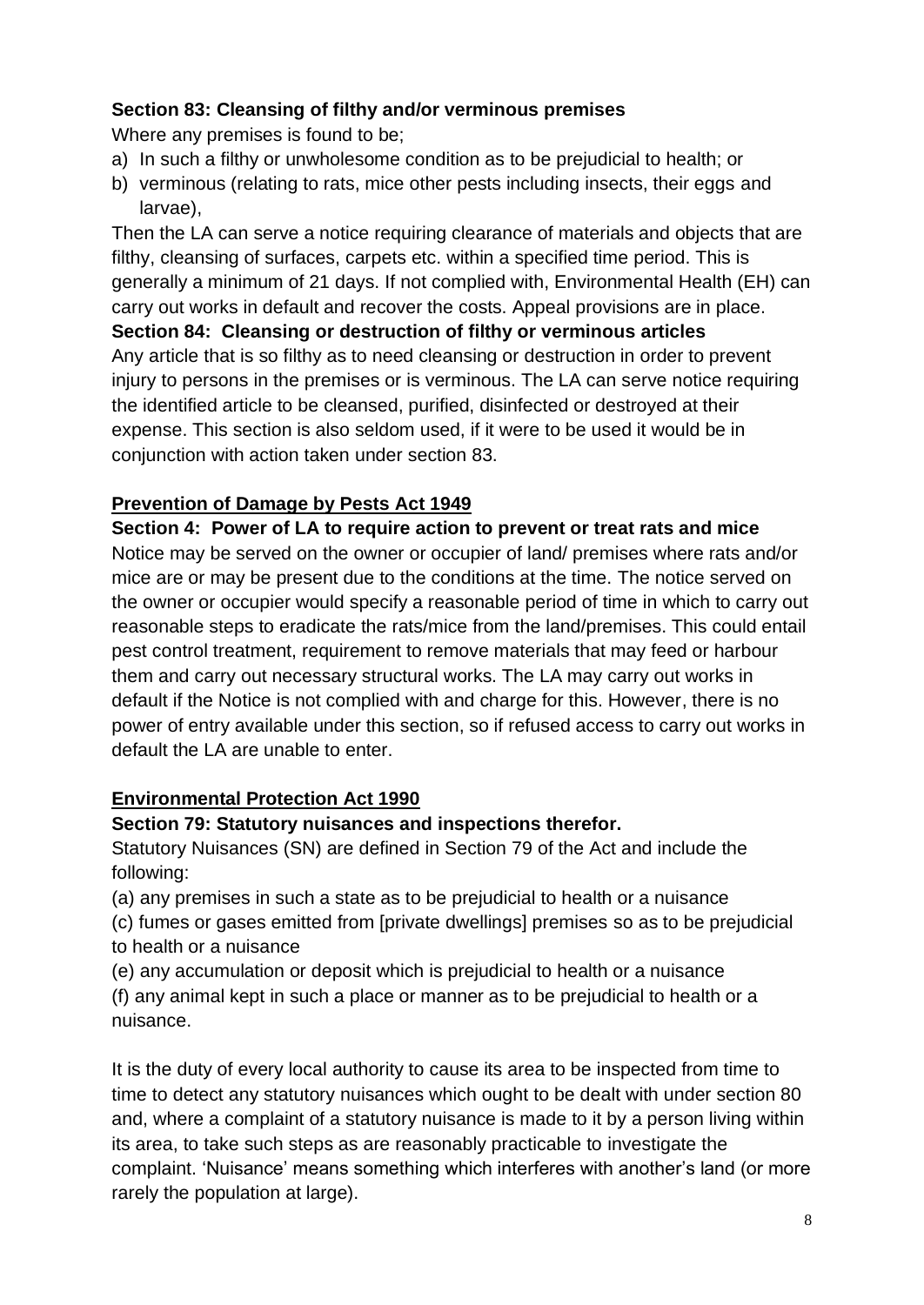#### **Section 80: Summary proceedings for statutory nuisances.**

Where a local authority is satisfied that a statutory nuisance exists, or is likely to occur or recur, in the area of the authority, the local authority shall serve a notice ("an abatement notice") imposing all or any of the following requirements -

(a) requiring the abatement of the nuisance or prohibiting or restricting its occurrence or recurrence;

(b) requiring the execution of such works, and the taking of such other steps, as may be necessary for any of those purposes;

and the notice shall specify the time or times within which the requirements of the notice are to be complied with. Appeal provisions are in place. Environmental Health (EH) can also carry out works in default and recharge the costs.

#### <span id="page-10-0"></span>**10. Fire safety**

Hoarding may pose a significant fire risk to both the people living in the hoarded property and those living nearby. Where a hoarded property is identified regardless of the risk rating, adults need to be advised of the increased fire risk and identify a safe exit route. Appropriate professional fire safety advice must be sought and a fire safety visit requested. Following organisational policies (GDPR, confidentiality, etc) information should be shared with appropriate emergency services by alerting them to hoarded properties. This will allow crews to respond appropriately. Once properties are cleared the information must be updated. A fire safety check undertaken by [Essex County Fire and Rescue Service](http://www.essex-fire.gov.uk/Home_fire_safety/?_sm_au_=iVVZtfNH50KZQrFP)<sup>5</sup> may be appropriate.

#### <span id="page-10-1"></span>**11. Early work**

Early work means getting involved early or as soon as possible to tackle any emerging issues by providing the right support at the right time. In most cases, this is achieved by services working together and may take the form of a multi-agency meeting involving the individual. Where appropriate seek support from the local housing department who can give advice on homelessness.

#### <span id="page-10-2"></span>**12. Information sharing**

Practitioners must always seek the consent of the adult at the heart of the concern before taking action or sharing information. However, there may be circumstances when consent cannot be obtained because the adult lacks the capacity to give it but the best interests of the individual or others at risk of harm demand action. In these cases [Mental Capacity Act guidance](http://www.essexsab.org.uk/professionals/mental-capacity-act-and-deprivation-of-liberty-safeguards/)<sup>6</sup> should be followed.

In some cases, where an adult refuses consent, information can still lawfully be shared if it is in the public interest to do so. This may include protecting someone

<sup>&</sup>lt;sup>5</sup> [http://www.essex-fire.gov.uk/Home\\_fire\\_safety/?\\_sm\\_au\\_=iVVZtfNH50KZQrFP](http://www.essex-fire.gov.uk/Home_fire_safety/?_sm_au_=iVVZtfNH50KZQrFP)

<sup>6</sup> http://www.essexsab.org.uk/professionals/mental-capacity-act-and-deprivation-of-liberty-safeguards/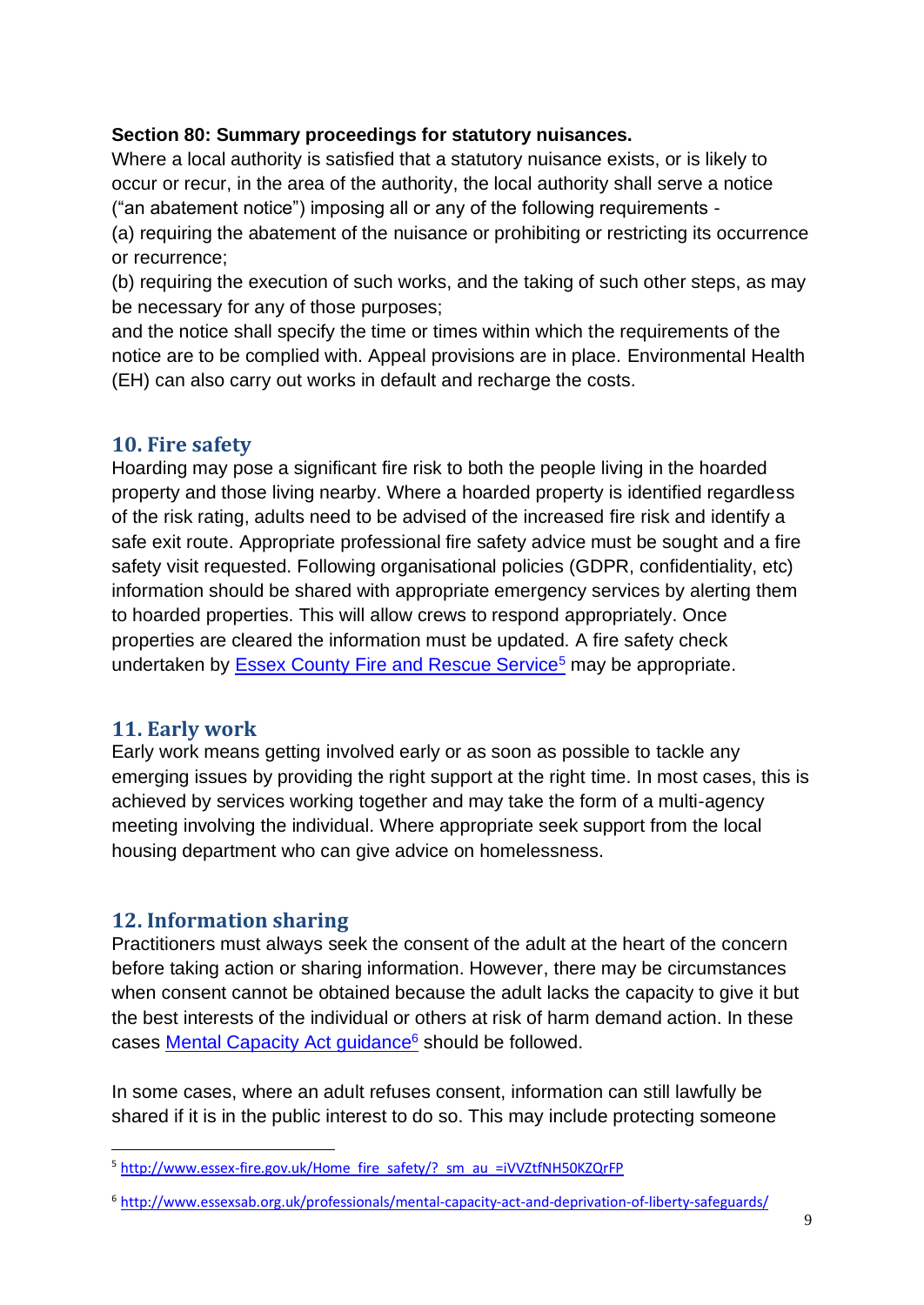from serious harm or preventing crime and disorder. The key factors in deciding whether or not to share confidential information are:

•**Necessity** –sharing is likely to make an effective contribution to preventing the risk, •**Proportionality** –the public interest in sharing outweighs the interest in maintaining confidentiality.

If there is any doubt about whether to share information, advice should be obtained from your organisations safeguarding lead. For more information see Wider Eastern Information Stakeholder Forum (WEISF) [information sharing protocols](https://weisf.essex.gov.uk/information-sharing-protocols/)<sup>7</sup> and General Data Protection Regulations (GDPR).

#### <span id="page-11-0"></span>**13. The referral process (see flowchart)**

Hoarding is a complex condition and requires a multiagency response. Any professional working with an individual who may have or appear to have a hoarding condition should ensure they complete the [Practitioners Hoarding Assessment](#page-14-1) and use the [Clutter Image Rating](#page-17-1) to inform decision making. Organisations should gather as much information as they can prior to making any referral. Where the hoarding behaviour of the adult places a child at risk of harm then this information should be shared with Children's Social Care in the area as appropriate (see below).

**a) Safeguarding children -** Safeguarding children is everybody's business and refers to protecting children from maltreatment, preventing the impairment of their health or development and ensuring that they are growing up in circumstances consistent with the provision of safe and effective care. Growing up in a hoarded property can put a child at risk of harm by affecting their physical and emotional development and in some cases, leading to the neglect of a child. Where a child is residing in a property with a parent/carer who hoards, the interests of the child are paramount; where there are concerns that the child is at risk of harm the child must be referred to Children's Social Care; GP's, Health Visitors and Teachers are a few examples of professionals who are most likely to come into contact with a child growing up in a hoarded house. The needs of the child at risk must come first and any actions we take reflect this. See the [Southend, Essex & Thurrock Safeguarding](https://www.escb.co.uk/working-with-children/safeguarding-policies-procedures/)  [Chidlren's Guidelines](https://www.escb.co.uk/working-with-children/safeguarding-policies-procedures/)<sup>8</sup> for further guidance. The Local Safeguarding Children Boards in Southend, Essex and Thurrock also provide information regarding accessing Early Help and Intervention for children and young people (see appendix 7).

**b) Safeguarding adults -** Incidents that are low risk may be managed outside of safeguarding adults formal procedures and could potentially be addressed through mechanisms such as engagement with the adult, i.e. supporting the person to address their concerns; engagement with community activities; coordinating a multiagency meeting; or access to health care and counselling. It is recognised that not

<sup>7</sup> <https://weisf.essex.gov.uk/information-sharing-protocols/>

<sup>8</sup> <http://www.escb.co.uk/working-with-children/policies-and-guidance/>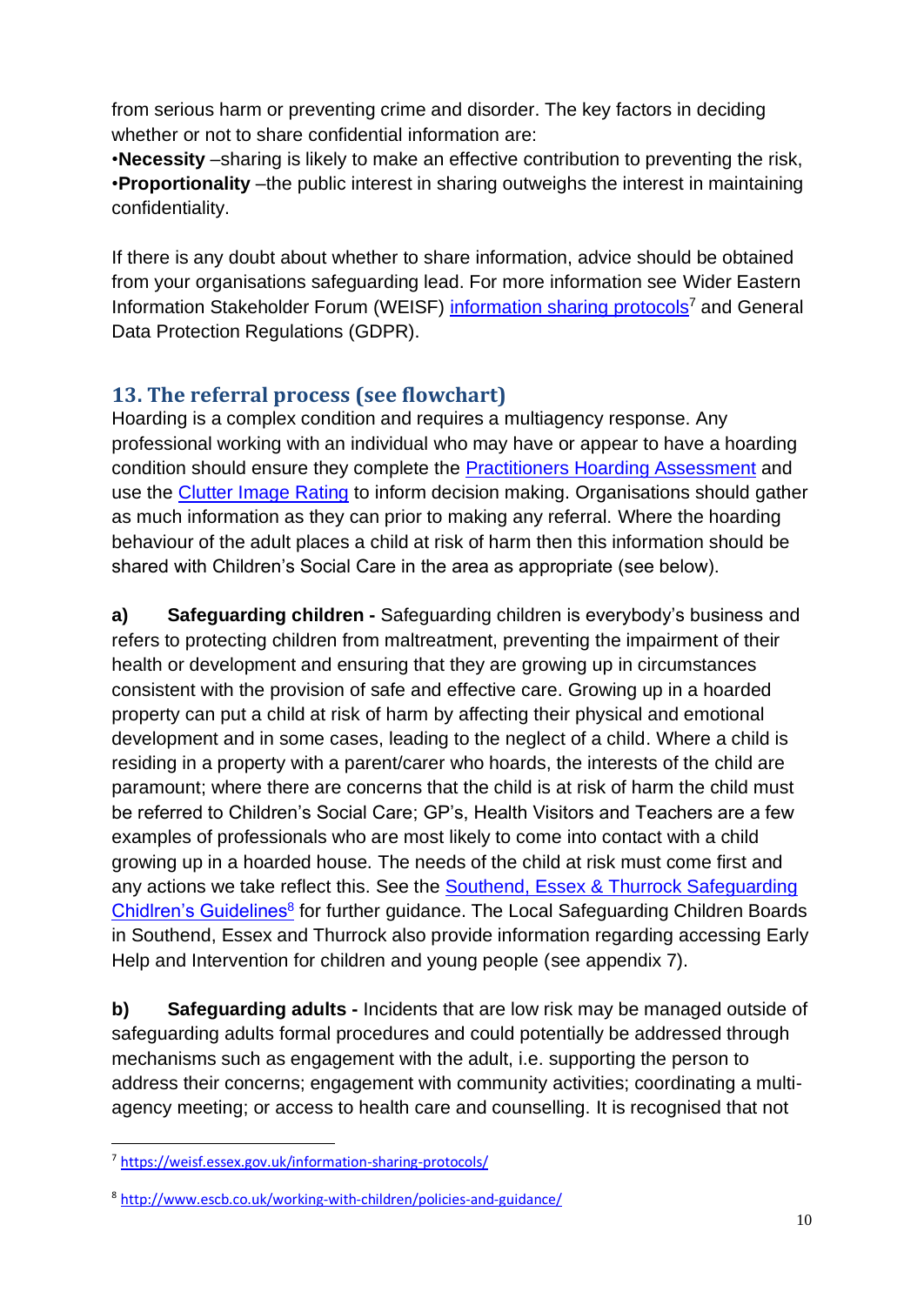all individuals that hoard will have care and support needs and an assessment may result in a more appropriate pathway being followed to support the adult, instead of the safeguarding process. Where the risk to the safety and wellbeing of an adult or others are becoming more critical, a more formal safeguarding adults approach will be required and a SET SAF should be raised (see **SET Safeguarding Adult** [Guidelines](http://www.essexsab.org.uk/professionals/guidance-policies-protocols/)<sup>9</sup>). The Care and Support statutory guidance identified that not all cases of self-neglect need to go to a S42 enquiry – perhaps the situation is not impacting on the person's wellbeing, does not impact on others, or is not a result of abuse or neglect.

c) **Animals -** Evidence of animal hoarding at any level should be reported to the RSPCA.



**Referral Process Flowchart**

\*See Appendix 7 for contact details

<sup>9</sup> http://www.essexsab.org.uk/professionals/guidance-policies-protocols/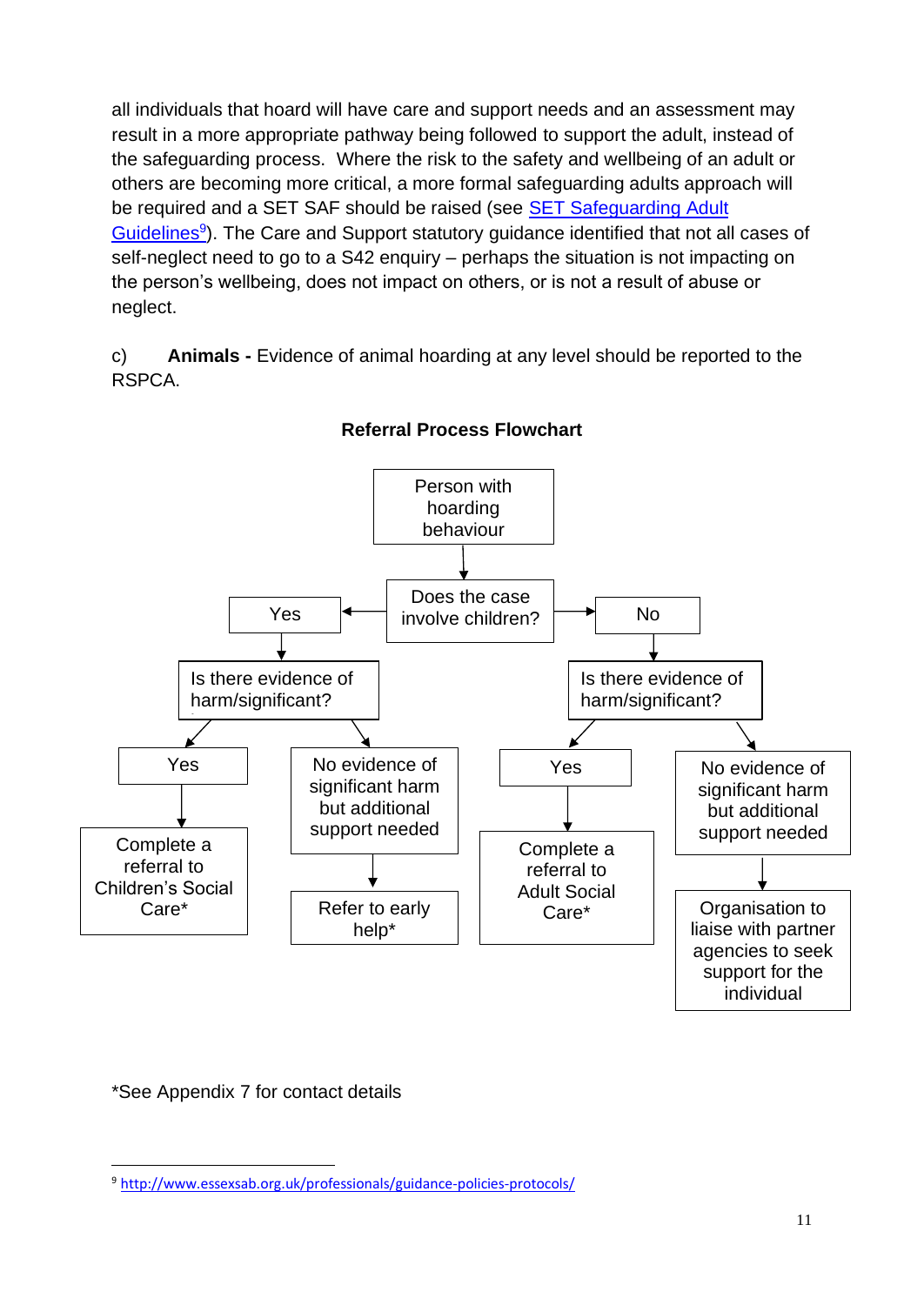#### <span id="page-13-0"></span>**14. Multi-agency approach**

A coordinated response with a person-centred approach will lead to improved outcomes. The Lead Coordinating Agency will be the agency best placed to coordinate the process. This could be for example the Local Authority, Fire Service, Housing, Mental Health Services or Environmental Health. When considering which agency is the best to coordinate the process the following should be considered;

- The agency concerned is already involved with the individual
- That agency has a duty of care to that individual because of their needs
- They hold the majority of information relating to the individual
- The individual engages well with that organisation
- The individuals' main needs relate to the service provided by the Agency
- The degree and immediacy of risk to the individual and/or the wider community.

Some areas of the county (i.e. Thurrock, Southend) have Hoarding Panels to provide support.

#### <span id="page-13-1"></span>**15. Multi-agency meetings**

A multi-agency meeting may provide an opportunity for increased collaboration, shared decision making and provide a more innovative approach to engaging with the Adult, increasing feelings of support. The professionals involved should have a lead that is aware of their legal responsibilities and duties and comes fully prepared with all information that will be needed to develop a coherent and fully coordinated response. The purpose of the meeting is to:

- To review individuals views and wishes
- Develop an Action Plan
- Discuss and reassess risk
- Coordinate information sharing
- To discuss timescales and further reviews.

The meeting should include:

- Updating the support plan and risk assessment
- Actions including contingency plans should the Adult refuse the support plan decided at the meeting
- Monitoring and review arrangements
- How communication is maintained with the Adult and who will take responsibility to liaise with the person and advocate (if necessary) in order that they understand what support plan is in place and what will happen if there is a continued refusal to engage.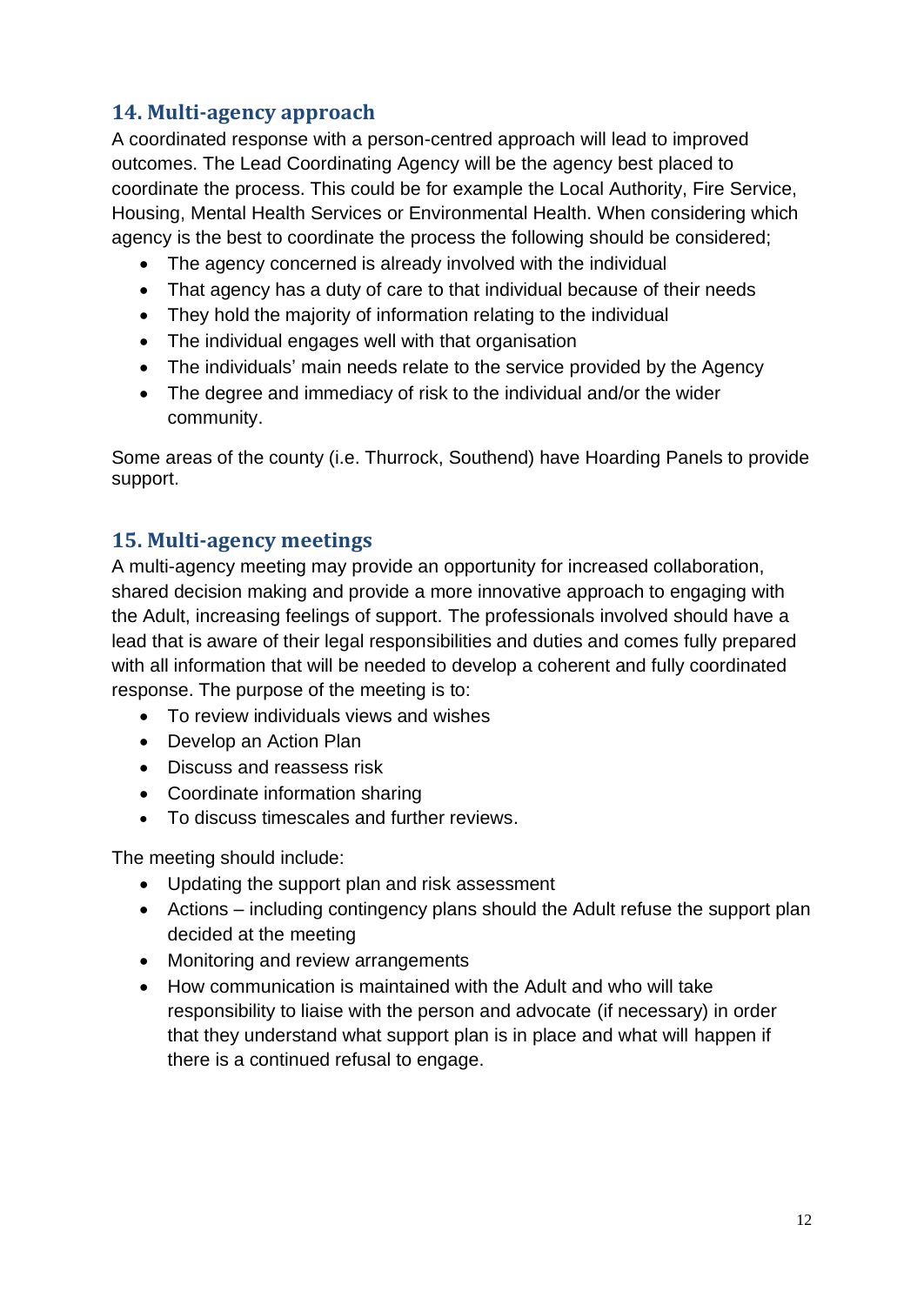#### <span id="page-14-1"></span><span id="page-14-0"></span>**Appendix 1 - Practitioners hoarding assessment**

#### **Date: Assessment Number:**

| <b>Resident</b>          |      |
|--------------------------|------|
| Name:                    |      |
| Address:                 |      |
| DOB:                     | Age: |
| Telephone:               |      |
| <b>Household Members</b> |      |
| including Children under |      |
| 18 or anyone other       |      |
| person with care and     |      |
| support needs:           |      |
| Pets / Animals:          |      |
| Other Agencies Involved: |      |

| <b>Property Details</b>          |                              |                |                                     |                                 |                 |  |                 |
|----------------------------------|------------------------------|----------------|-------------------------------------|---------------------------------|-----------------|--|-----------------|
| Owner /                          |                              |                |                                     |                                 |                 |  |                 |
| Occupier:                        |                              |                |                                     |                                 |                 |  |                 |
| Landlord:                        |                              |                |                                     |                                 |                 |  |                 |
| <b>Contact Details:</b>          |                              |                |                                     |                                 |                 |  |                 |
|                                  | Sheltered<br>Accommodation [ | Bed Sit $\Box$ | Flat $\Box$                         | Maisonette $\square$            | Bungalow $\Box$ |  | House $\square$ |
| On what floor is the front door: |                              |                | How many steps to the front door:   |                                 |                 |  |                 |
| On what floor is the bathroom:   |                              |                | How many steps inside the property: |                                 |                 |  |                 |
| On what floor is the W.C:        |                              |                |                                     | How many rooms in the property: |                 |  |                 |

**Description of Hoarding Problem** (Presence of human or animal waste, rodents or insects, rotting food; combustibles, blocked exits etc)

| <b>Clutter Rating Index-Support Overview</b> |                                               |                |   |                |   |   |   |   |
|----------------------------------------------|-----------------------------------------------|----------------|---|----------------|---|---|---|---|
|                                              | $\overline{2}$                                | 3 <sup>5</sup> | 4 | 5              | 6 | 7 | 8 | 9 |
| Room:                                        |                                               |                |   |                |   |   |   |   |
|                                              | $\overline{2}$                                | 3              | 4 | 5              | 6 | 7 | 8 | 9 |
| Room:                                        |                                               |                |   |                |   |   |   |   |
|                                              | $\overline{2}$                                | 3              | 4 | 5 <sup>5</sup> | 6 | 7 | 8 | 9 |
| Room:                                        |                                               |                |   |                |   |   |   |   |
|                                              | $\overline{2}$                                | 3              | 4 | 5              | 6 | 7 | 8 | 9 |
| Room:                                        |                                               |                |   |                |   |   |   |   |
|                                              |                                               |                |   |                |   |   |   |   |
|                                              | <b>Clutter Rating Index-Person's Overview</b> |                |   |                |   |   |   |   |
|                                              | 2                                             | 3              | 4 | 5              | 6 | 7 | 8 | 9 |
| Room:                                        |                                               |                |   |                |   |   |   |   |
|                                              | $\overline{2}$                                | 3[             | 4 | 5              | 6 | 7 | 8 | 9 |
| Room:                                        |                                               |                |   |                |   |   |   |   |
|                                              | $\overline{2}$                                | 3 <sup>1</sup> | 4 | 5              | 6 | 7 | 8 | 9 |
| Room:                                        |                                               |                |   |                |   |   |   |   |
| 1                                            | 2 <sub>1</sub>                                | 3              | 4 | 5              | 6 |   | 8 | 9 |

1 | 2 | 2 | 3 | 4 | 4 | 5 | 5 | 6 | 7 | 7 | 8 | 9 | 9 Room: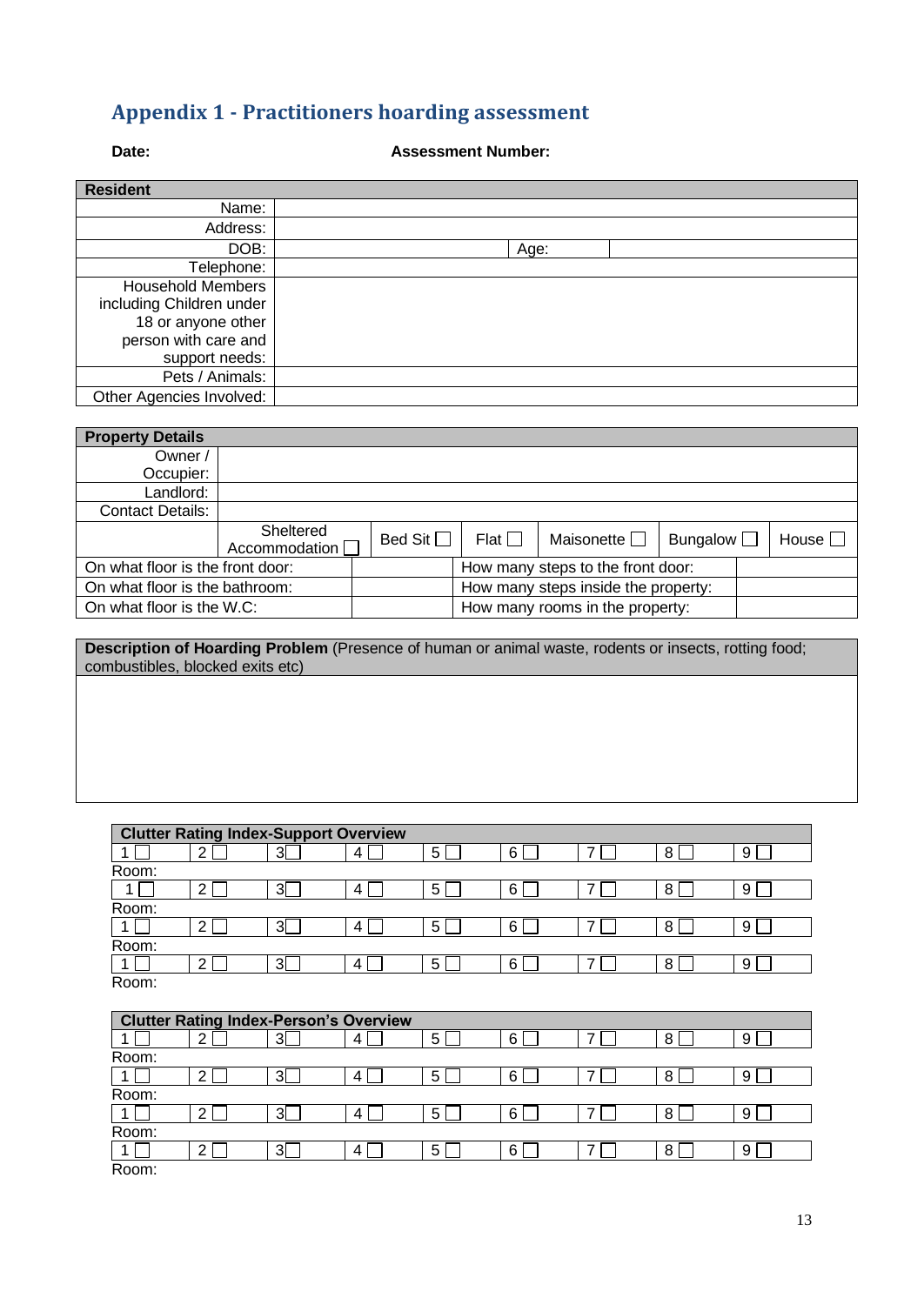#### **Condition of the Dwelling** (to be completed at the property)

|              | Yes | No | Unknown |                      | Yes | <b>No</b> | Unknown |
|--------------|-----|----|---------|----------------------|-----|-----------|---------|
| Stove/Oven   |     |    |         | Fridge/Freezer       |     |           |         |
| Kitchen Sink |     |    |         | <b>Bathroom Sink</b> |     |           |         |
| Washer/Dryer |     |    |         | Toilet               |     |           |         |
| Electricity  |     |    |         | <b>Water Heater</b>  |     |           |         |
| Boiler/Heat  |     |    |         | Shower/Bath          |     |           |         |

*Please indicate whether the following appliances/utilities are in working order*

#### *Please indicate the extent of each of the following problematic living conditions*

|                                       | <b>None</b> | <b>Mild</b> | <b>Moderate</b> | <b>Severe</b> |
|---------------------------------------|-------------|-------------|-----------------|---------------|
| Structural damage to house            |             |             |                 |               |
| Rotten food in house                  |             |             |                 |               |
| Insect or rodent infestation in house |             |             |                 |               |
| Large number of animals in house      |             |             |                 |               |
| Animal waste in house                 |             |             |                 |               |
| Clutter outside of the house          |             |             |                 |               |
| Cleanliness of the house              |             |             |                 |               |
| Other (e.g. human faeces)             |             |             |                 |               |

*Please indicate the extent to which each of the following safety problems exist*

|                                                                                                                                                          | Not at all | <b>Somewhat</b> | Very much | <b>Description</b> |
|----------------------------------------------------------------------------------------------------------------------------------------------------------|------------|-----------------|-----------|--------------------|
| Does any part of the house pose a fire hazard?<br>(e.g. unsafe electrical cords, flammable object<br>next to heat sources like boiler, radiator, stove). |            |                 |           |                    |
| How difficult would it be for emergency personnel<br>to move equipment through the home?                                                                 |            |                 |           |                    |
| Are the exits from the home blocked?                                                                                                                     |            |                 |           |                    |
| Are any of your stairwells unsafe?                                                                                                                       |            |                 |           |                    |
| Is there a danger of falling due to the clutter?                                                                                                         |            |                 |           |                    |

*Please indicate the extent to which clutter interferes with the ability of the client to do each of the following activities.*

|                                      | N/A | <b>Can Do</b> | <b>Can Do</b><br>with<br><b>Difficulty</b> | <b>Unable</b><br>to Do | <b>Comments</b> |
|--------------------------------------|-----|---------------|--------------------------------------------|------------------------|-----------------|
| Prepare food (cut up food, cook, it) |     |               |                                            |                        |                 |
| Use refrigerator                     |     |               |                                            |                        |                 |
| Use stove                            |     |               |                                            |                        |                 |
| Use kitchen sink                     |     |               |                                            |                        |                 |
| Eat at table                         |     |               |                                            |                        |                 |
| Move around inside the house         |     |               |                                            |                        |                 |
| Exit home quickly                    |     |               |                                            |                        |                 |
| Use toilet (getting to the toilet)   |     |               |                                            |                        |                 |
| Use bath/shower                      |     |               |                                            |                        |                 |
| Use bathroom sink                    |     |               |                                            |                        |                 |
| Answer door quickly                  |     |               |                                            |                        |                 |
| Sit in your sofas and chairs         |     |               |                                            |                        |                 |
| Sleep in your bed                    |     |               |                                            |                        |                 |
| Clean the house                      |     |               |                                            |                        |                 |
| Do laundry                           |     |               |                                            |                        |                 |
| Find important things (e.g. bills)   |     |               |                                            |                        |                 |
| Care for animals                     |     |               |                                            |                        |                 |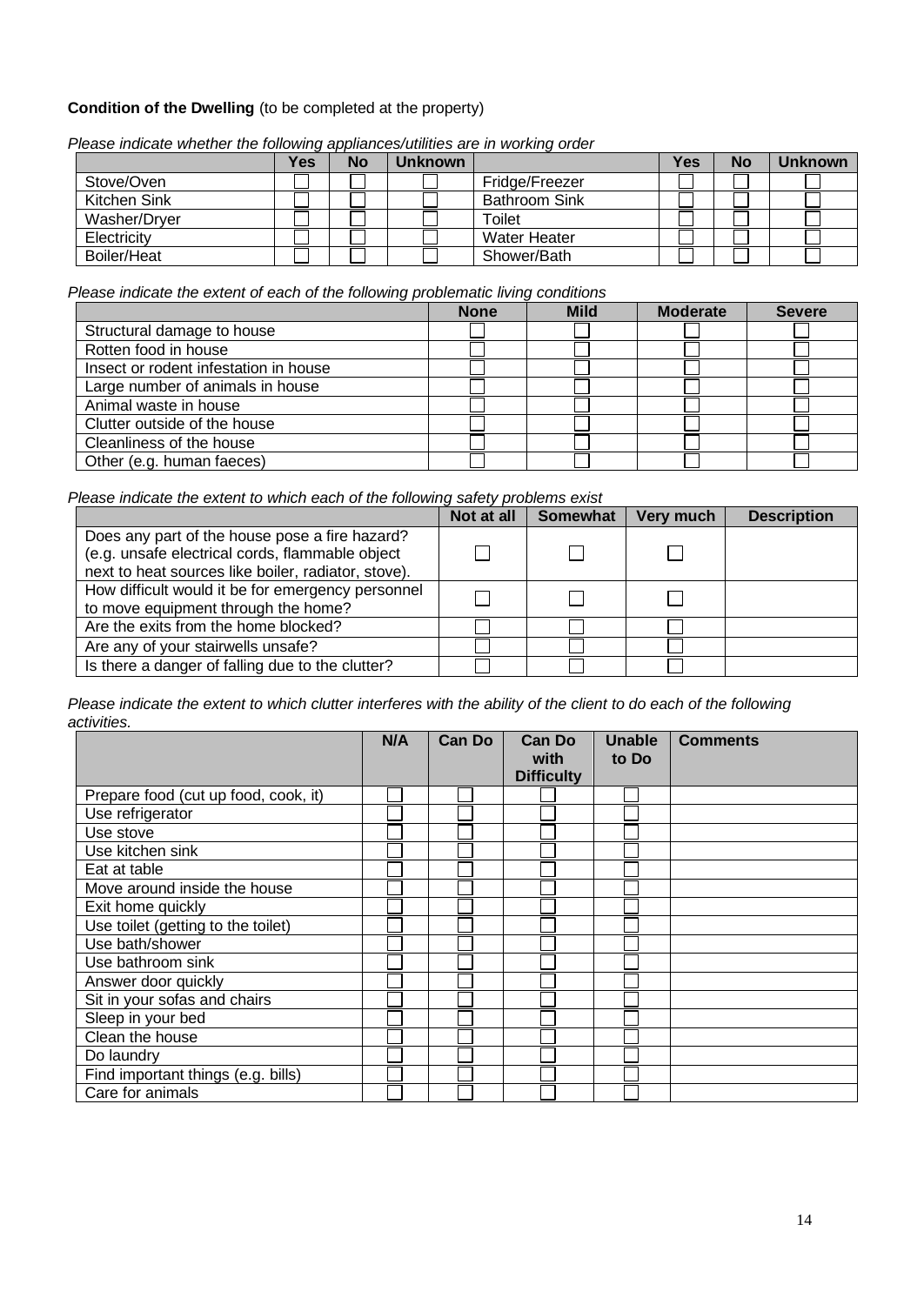**Client Assessment** (to include e.g. mental health issues; dementia; substance misuse; disability issues / equipment; mental capacity)

#### **Family (including care and parenting) / Social Support / Network**

#### **Financial Situation / Ability / Willingness to pay for Services**

| <b>Hoarding Interview</b> (Questions to ask the client)                                                        |                                                                           |                         |                     |  |  |  |  |
|----------------------------------------------------------------------------------------------------------------|---------------------------------------------------------------------------|-------------------------|---------------------|--|--|--|--|
| 1) Because of the clutter or number of possessions, how difficult is it for you to use the rooms in your       |                                                                           |                         |                     |  |  |  |  |
| home?                                                                                                          |                                                                           |                         |                     |  |  |  |  |
|                                                                                                                | Not at all difficult    <br>Mildly<br>Moderately<br>Extremely difficult [ |                         |                     |  |  |  |  |
|                                                                                                                |                                                                           |                         |                     |  |  |  |  |
| 2) To what extent do you have difficulty discarding (or recycling, selling, giving away) ordinary things       |                                                                           |                         |                     |  |  |  |  |
| that other people would get rid of?                                                                            |                                                                           |                         |                     |  |  |  |  |
| No difficulty                                                                                                  | Mild                                                                      | Moderate I              | Extreme difficult I |  |  |  |  |
| 3) To what extent do you currently have a problem with collecting free things or buying more things            |                                                                           |                         |                     |  |  |  |  |
| than you need or can use or can afford?                                                                        |                                                                           |                         |                     |  |  |  |  |
| No problem                                                                                                     | Mild problem $\Box$                                                       | Moderate problem $\Box$ | Severe problem [    |  |  |  |  |
| 4) To what extent do you experience emotional distress because of clutter, difficulty discarding or            |                                                                           |                         |                     |  |  |  |  |
| problems with buying or acquiring things?                                                                      |                                                                           |                         |                     |  |  |  |  |
| No distress                                                                                                    | Mild distress L L                                                         | Moderate distress       | Severe distress     |  |  |  |  |
| 5) To what extent does the clutter, problems discarding, or problems with buying or acquiring things           |                                                                           |                         |                     |  |  |  |  |
| impair or interfere with your life (daily routine, job/school, social activities, family activities, financial |                                                                           |                         |                     |  |  |  |  |
| difficulties)?                                                                                                 |                                                                           |                         |                     |  |  |  |  |
| Not at all                                                                                                     | Mildly                                                                    | Moderately              | Severely            |  |  |  |  |
|                                                                                                                |                                                                           |                         |                     |  |  |  |  |
| Summary                                                                                                        |                                                                           |                         |                     |  |  |  |  |
|                                                                                                                |                                                                           |                         |                     |  |  |  |  |

| <b>Level of risk</b>                                   | None | Mild | Moderate | Severe: |  |  |  |
|--------------------------------------------------------|------|------|----------|---------|--|--|--|
| dwelling<br>(Based on assessment of condition of the d |      |      |          |         |  |  |  |

| Level of insight                                                                                        | None I | Mild | Moderate | Aware I |  |  |  |
|---------------------------------------------------------------------------------------------------------|--------|------|----------|---------|--|--|--|
| (Level of insight should be determined by comparing responses to the Hoarding Interview to the observed |        |      |          |         |  |  |  |
| conditions of the dwelling)                                                                             |        |      |          |         |  |  |  |

**Complicating factors (including care and parenting responsibilities)**

**Recommendations:**

 $\mathcal{L}$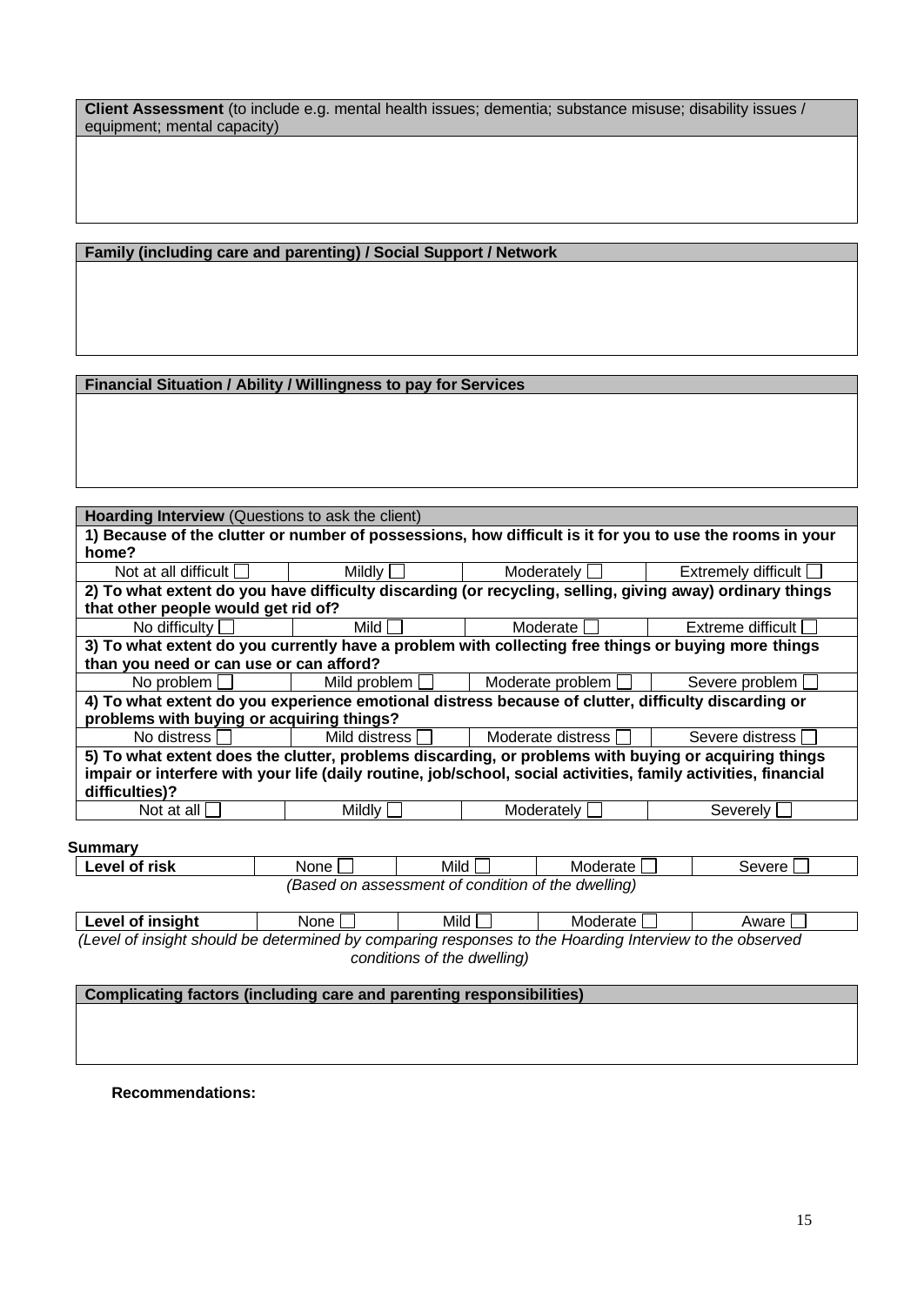#### <span id="page-17-1"></span><span id="page-17-0"></span>**Appendix 2 - Clutter image rating tool Clutter Image Rating Scale - Bedroom**

Please select the photo that most accurately reflects the amount of clutter in the room





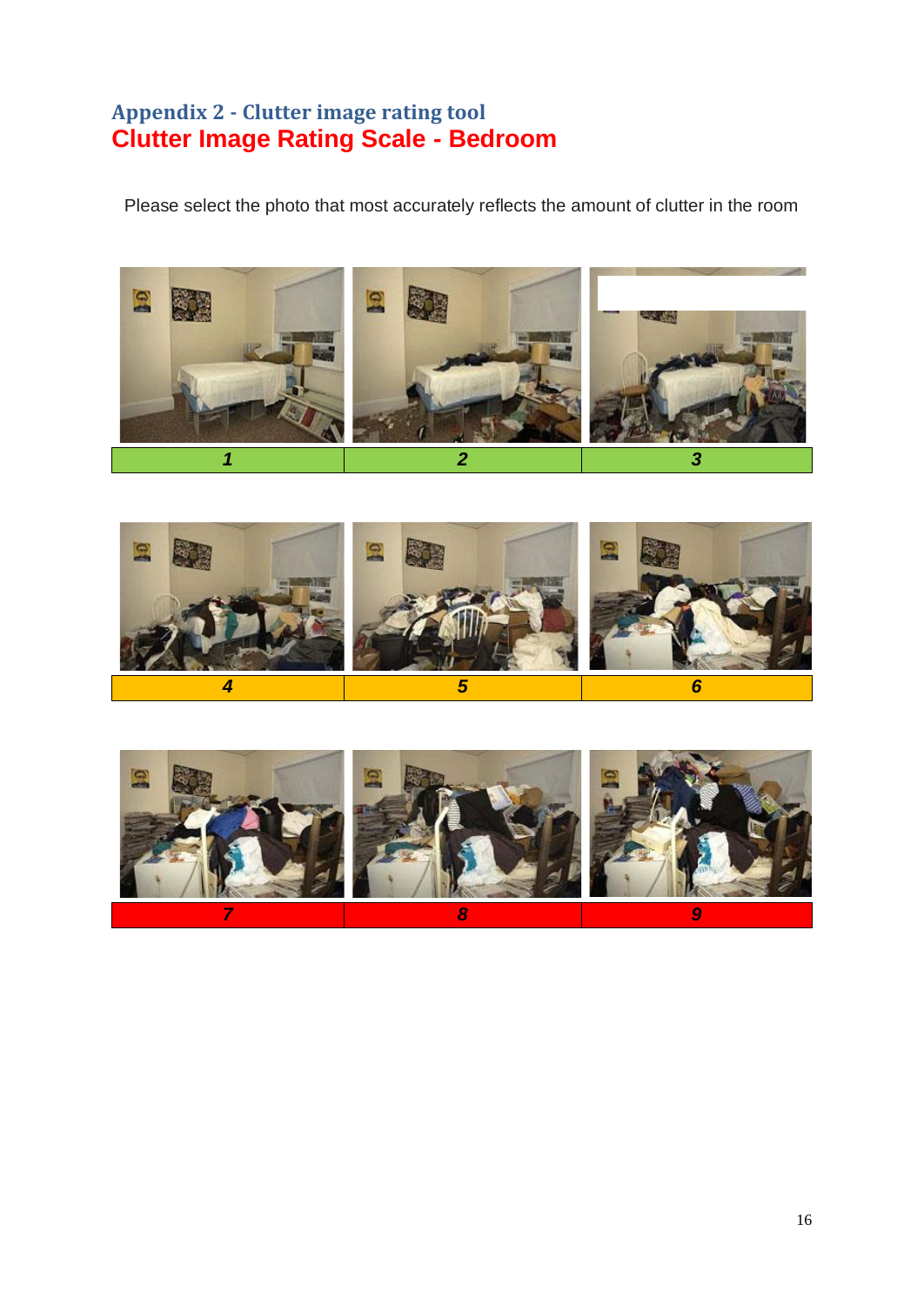# **Clutter Image Rating Scale - Lounge**

Please select the photo that most accurately reflects the amount of clutter in the room





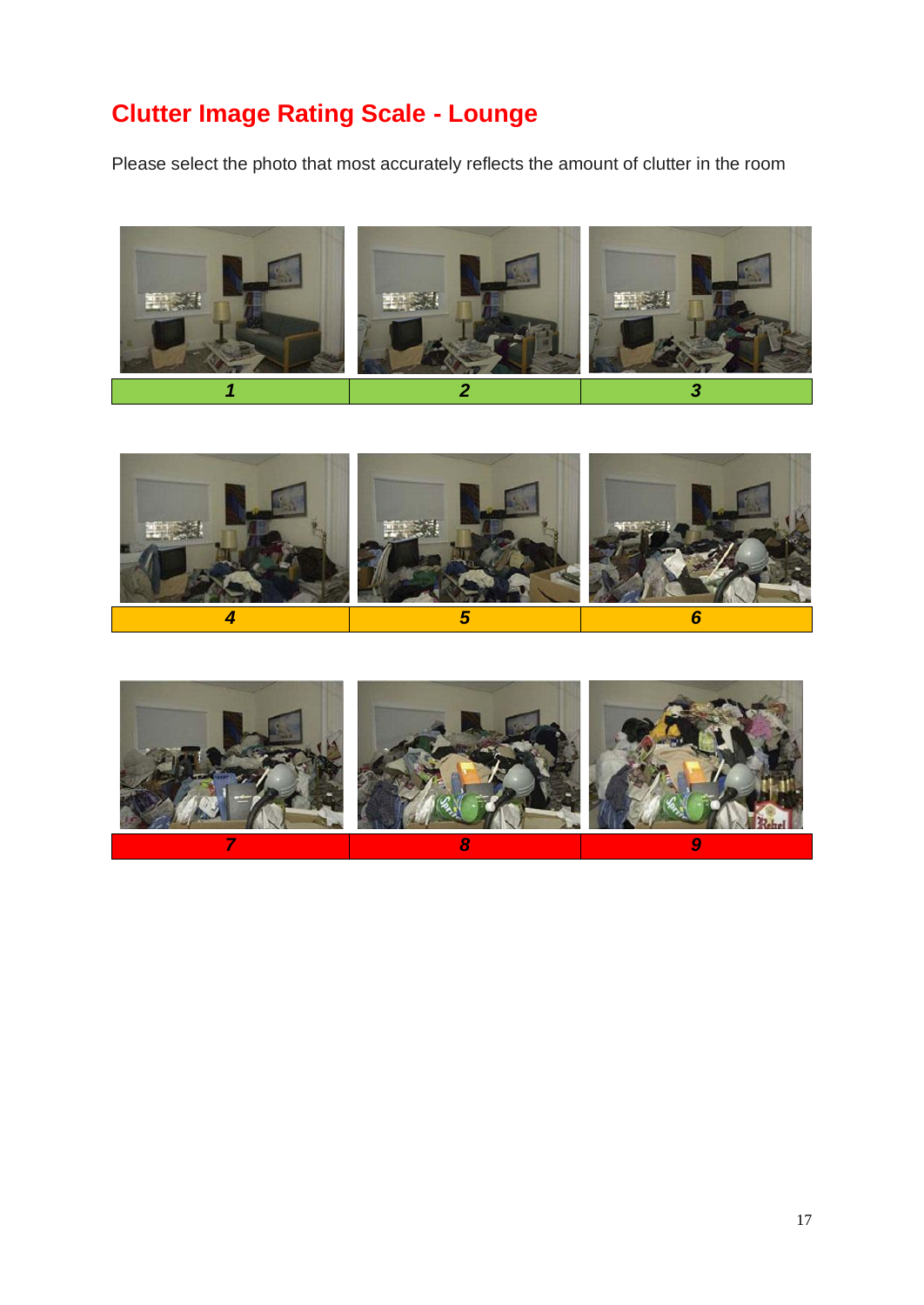# **Clutter Image Rating Scale – Kitchen**

Please select the photo that most accurately reflects the amount of clutter in the room

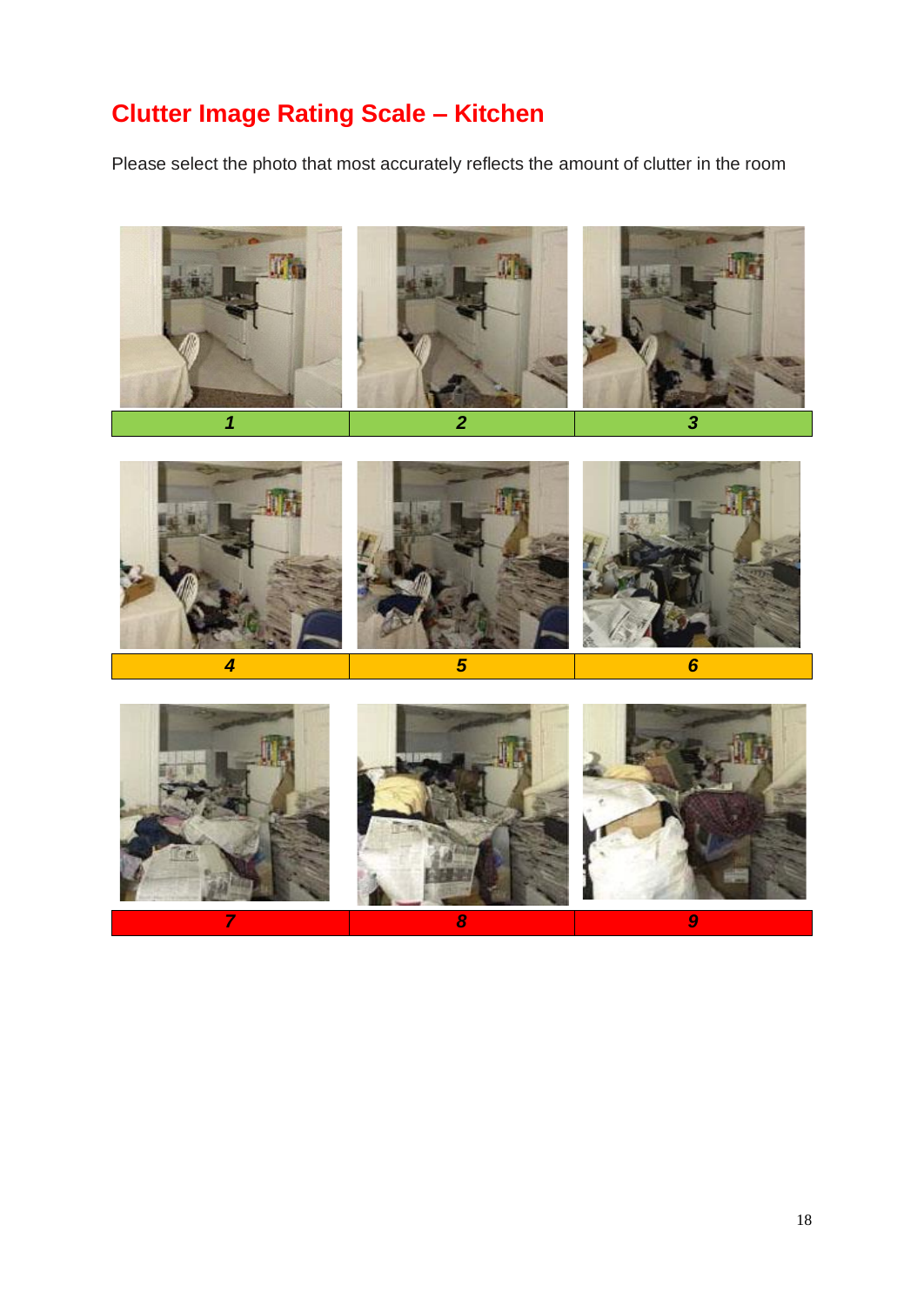#### <span id="page-20-0"></span>**Appendix 3 - Questions for practitioners**

Listed below are examples of questions to ask where you are concerned about someone's safety, where you suspect a risk of self- neglect and hoarding. *Note – 'you' means 'you and other occupants including children'*

- 
- How do you get in and out of your property, do you feel safe living here?
- Have you ever had an accident, slipped, tripped up or fallen? How did it happen?
- How do you move safely around your home? (where the floor is uneven or covered, or there are exposed wires, damp, rot, or other hazards)
- Has a fire ever started by accident?
- Do you have hot water, lighting, heating? How do you get hot water, lighting, heating in here? Do these services work properly? Have they ever been tested?
- Do you ever use candles or an open flame to heat and light here or cook with camping gas?
- How do you manage to keep yourself warm? Especially in winter?
- When did you last go out in your garden? Do you feel safe to go out there?
- Are you worried about other people getting in to your garden to try and breakin? Has this ever happened?
- Are you worried about mice, rats or foxes, or other pests? Do you leave food out for them?
- Have you ever seen mice or rats in your home? Have they eaten any of your food? Or got upstairs and be nesting anywhere?
- Can you prepare food, cook and wash up in your kitchen?
- Do you use your fridge? Can I have look in it? How do you keep things cold in the hot weather?
- How do you keep yourself clean? Can I see your bathroom? Are you able to use your bathroom and use the toilet ok? Have a wash, bath? Shower?
- Can you show me where you sleep and let me see your upstairs rooms? Are the stairs safe to walk up? (if there are any)
- What do you do with your dirty washing?
- Where do you sleep? Are you able to change your bed linen regularly? When did you last change them? Have you got extra covers to put on your bed if you are cold?
- Are there any broken windows in your home? Any repairs that need to be done?
- Because of the number of possessions you have, do you find it difficult to use some of your rooms? If so which ones?
- Do you struggle with discarding things or to what extent do you have difficulty discarding (or recycling, selling, giving away) ordinary things that other people would get rid of?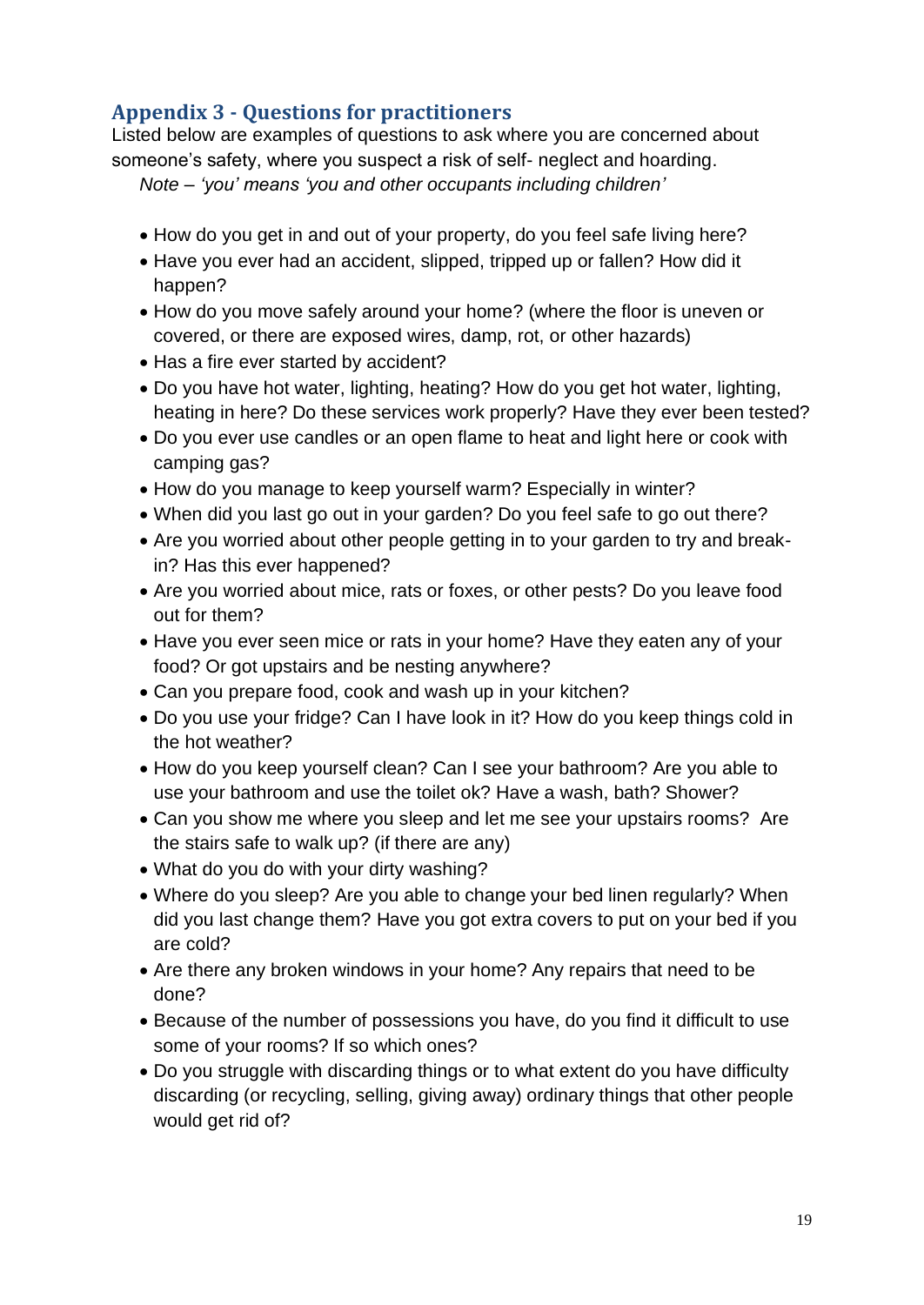# **Appendix 4 - Assessment tool guidelines**

<span id="page-21-0"></span>

|                                                        | Level 1                                                                                                                                                                                                                                                                                                                                                           | Level 2                                                                                                                                                                                                                                                                                                                                                                                                  | Level 3                                                                                                                                                                                                                                                                                                                                                                                                                                                                                                                                                 |  |
|--------------------------------------------------------|-------------------------------------------------------------------------------------------------------------------------------------------------------------------------------------------------------------------------------------------------------------------------------------------------------------------------------------------------------------------|----------------------------------------------------------------------------------------------------------------------------------------------------------------------------------------------------------------------------------------------------------------------------------------------------------------------------------------------------------------------------------------------------------|---------------------------------------------------------------------------------------------------------------------------------------------------------------------------------------------------------------------------------------------------------------------------------------------------------------------------------------------------------------------------------------------------------------------------------------------------------------------------------------------------------------------------------------------------------|--|
|                                                        | <b>Clutter image rating 1 - 3</b>                                                                                                                                                                                                                                                                                                                                 | <b>Clutter Image Rating 4-6</b>                                                                                                                                                                                                                                                                                                                                                                          | Clutter image rating 7 - 9                                                                                                                                                                                                                                                                                                                                                                                                                                                                                                                              |  |
| 1. Property<br>structure,<br>services &<br>garden area | • All entrances and exits, stairways, roof<br>space and windows accessible.<br>• Smoke alarms fitted and functional or<br>referrals made to Essex Fire and Rescue<br>service to visit and install.<br>• All services functional and maintained in<br>good working order.<br>• Garden is accessible, tidy and maintained.                                          | • Only major exit is blocked.<br>• Only one of the services is not fully functional.<br>• Concern that services are not well maintained.<br>• Smoke alarms are not installed or not<br>functioning.<br>• Garden is not accessible due to clutter.<br>• Evidence of indoor items stored outside.<br>• Evidence of light structural damage including<br>damp.<br>• Interior doors missing or blocked open. | • Limited access to the property due to extreme<br>clutter.<br>• Evidence may be seen of extreme clutter seen<br>through windows.<br>• Evidence may be seen of extreme clutter outside<br>the property.<br>• Garden not accessible and extensively<br>overgrown.<br>• Services not connected or not functioning<br>properly.<br>• Smoke alarms not fitted or not functioning.<br>• Property lacks ventilation due to clutter.<br>• Evidence of structural damage or outstanding<br>repairs including damp.<br>• Interior doors missing or blocked open. |  |
| 2. Household<br>functions                              | • No excessive clutter, all rooms can be<br>safely used for their intended purpose.<br>• No additional unused household<br>appliances appear in unusual locations<br>around the property.<br>• Property is maintained within terms of any<br>lease or tenancy agreements where<br>appropriate.<br>• Property is not at risk of action by<br>environmental health. | • Clutter is causing congestion in the living<br>spaces and is impacting on the use of the<br>rooms for their intended purpose.<br>• Clutter is causing congestion between the<br>rooms and entrances.<br>• Inconsistent levels of housekeeping<br>throughout the property.<br>• Some household appliances are not<br>functioning properly and there may be<br>additional units in unusual places.       | · Evidence of indoor items stored outside.<br>• Clutter is obstructing the living spaces and is<br>preventing the use of the rooms for their intended<br>purpose.<br>• Rooms not used for intended purposes or very<br>limited.<br>• Beds inaccessible or unusable due to clutter or<br>infestation.<br>• Entrances, hallways and stairs blocked or difficult<br>to pass.                                                                                                                                                                               |  |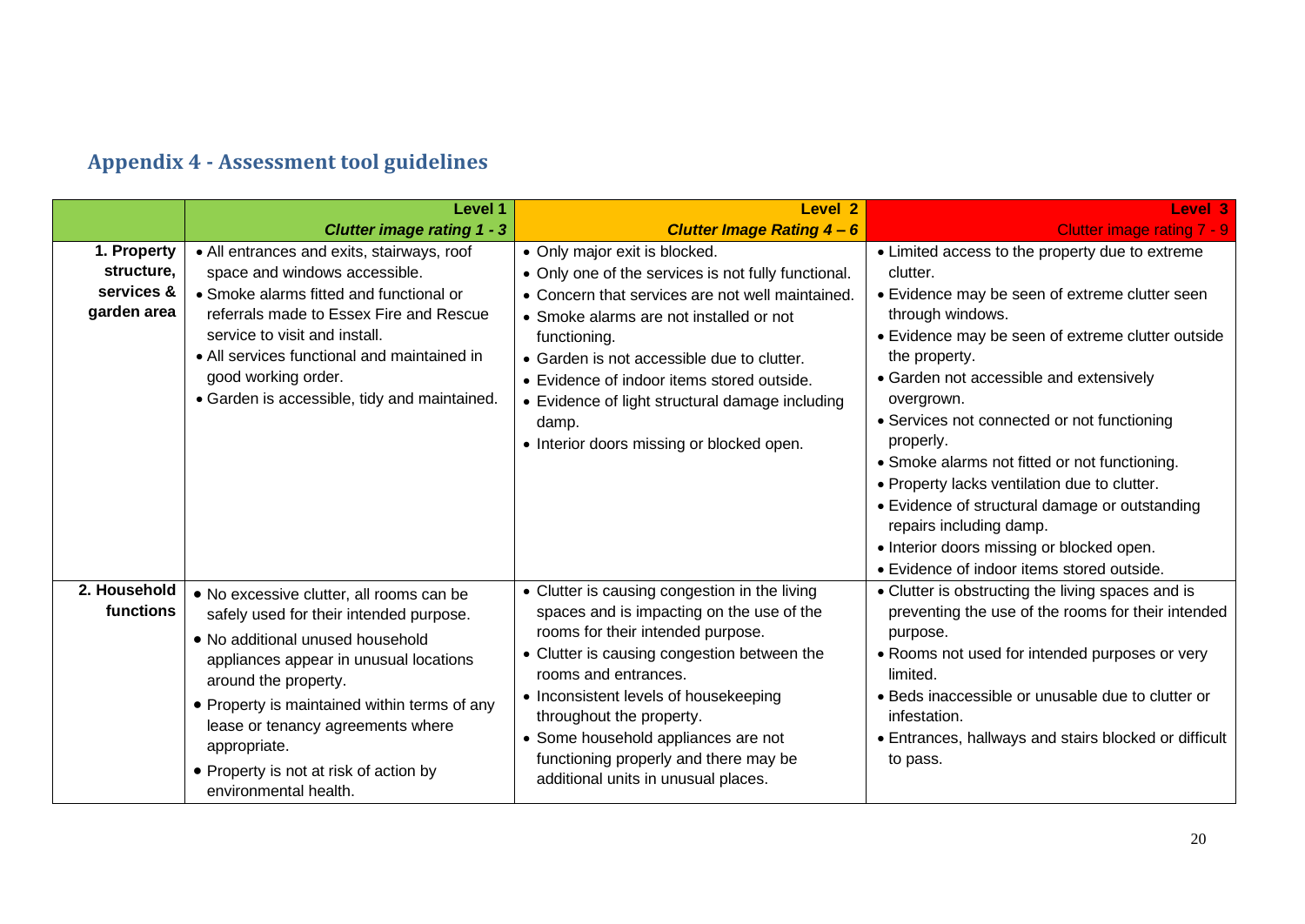|                         |                                                                                                                                                                                                                                                                                                                      | • Property is not maintained within terms of<br>lease or tenancy agreement where applicable.<br>• Evidence of outdoor items being stored inside.                                                                                                                                                                                                                                      | . No gas, electric or water is working at the<br>property.<br>• Toilets, sinks not functioning or not in use.<br>• Adult at risk due to living environment.<br>• Household appliances are not functioning or<br>inaccessible.<br>• Adult has no safe cooking environment.<br>• Adult is using candles.<br>• Evidence of outdoor clutter being stored indoors.<br>• No evidence of housekeeping being undertaken.<br>· Broken household items not discarded e.g.<br>broken glass or plates.<br>• Concern for declining mental health.<br>• Property is not maintained within terms of lease<br>or tenancy agreement where applicable.<br>• Property is at risk of notice being served by<br>Environmental Health. |
|-------------------------|----------------------------------------------------------------------------------------------------------------------------------------------------------------------------------------------------------------------------------------------------------------------------------------------------------------------|---------------------------------------------------------------------------------------------------------------------------------------------------------------------------------------------------------------------------------------------------------------------------------------------------------------------------------------------------------------------------------------|------------------------------------------------------------------------------------------------------------------------------------------------------------------------------------------------------------------------------------------------------------------------------------------------------------------------------------------------------------------------------------------------------------------------------------------------------------------------------------------------------------------------------------------------------------------------------------------------------------------------------------------------------------------------------------------------------------------|
| 3. Health and<br>safety | • Property is clean with no odours, (pet or<br>other).<br>• No rotting food.<br>• No concerning use of candles.<br>• No concern over flies.<br>• Adult is managing personal care.<br>• No writing on the walls.<br>• Quantities of medication are within<br>appropriate limits, in date and stored<br>appropriately. | • Kitchen and bathroom are not kept clean.<br>• Offensive odour in the property.<br>• Adult is not maintaining safe cooking<br>environment.<br>• Some concern with the quantity of medication,<br>or its storage or expiry dates.<br>• No rotting food.<br>• No concerning use of candles.<br>• Adult trying to manage personal care but<br>struggling.<br>• No writing on the walls. | • Human urine and or excrement may be present.<br>• Excessive odour in the property, may also be<br>evident from the outside.<br>• Rotting food may be present.<br>• Evidence may be seen of unclean, unused and<br>or buried plates & dishes.<br>· Broken household items not discarded e.g.<br>broken glass or plates.<br>• Inappropriate quantities or storage of medication.<br>• Pungent odour can be smelt inside the property<br>and possibly from outside.<br>• Concern with the integrity of the electrics.<br>• Inappropriate use of electrical extension cords or<br>evidence of unqualified work to the electrics.<br>• Concern for declining mental health.                                         |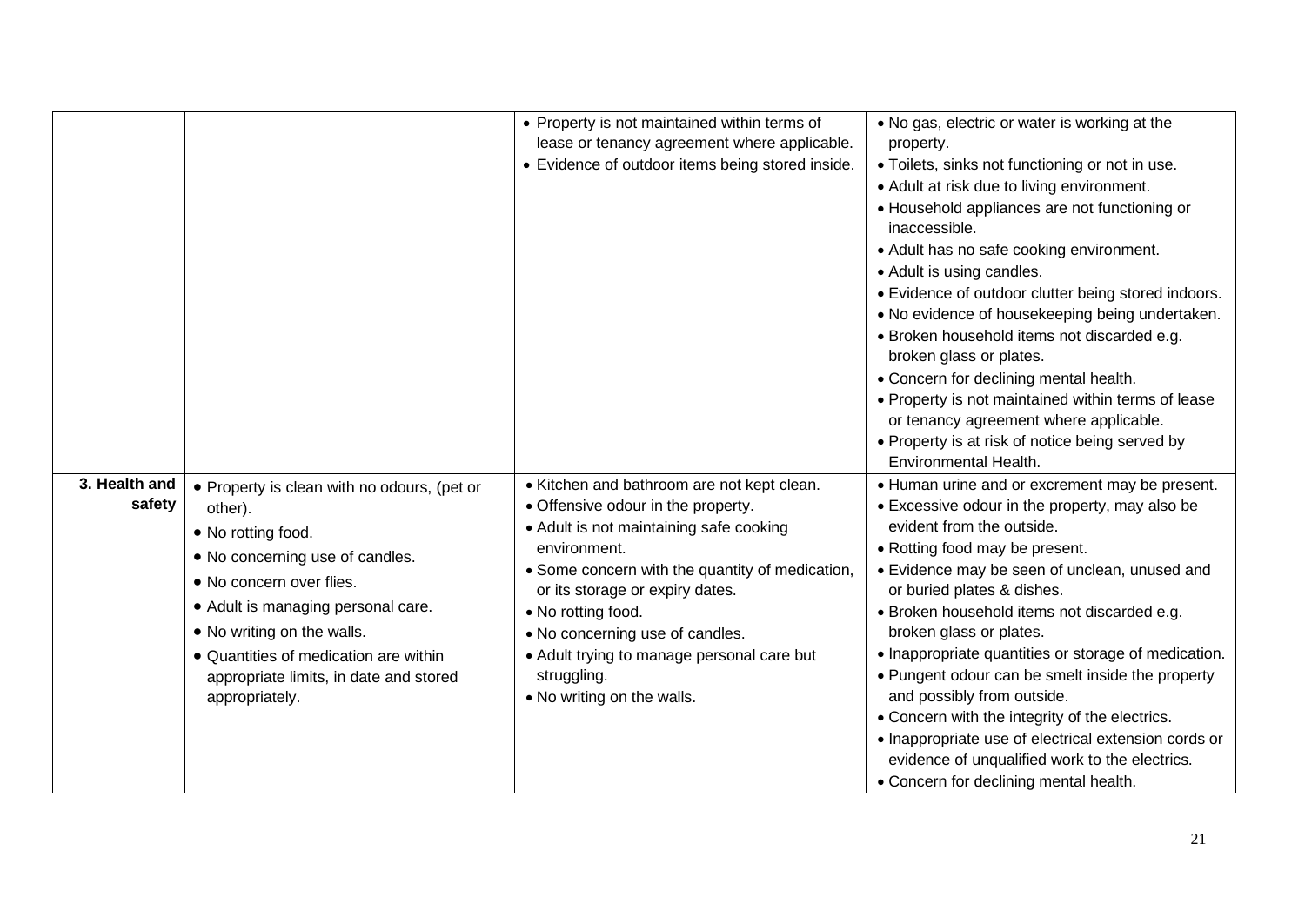|                                                           |                                                                                                                                                         |                                                                                                                                                                                                                                                                                                                                                                                                                                                            | • Concern of increasing self-neglect, resulting in<br>deteriorating physical health, eg. Pressure ulcer<br>development, uncontrolled Diabetes etc                                                                                                                                                                                                                                                                                             |
|-----------------------------------------------------------|---------------------------------------------------------------------------------------------------------------------------------------------------------|------------------------------------------------------------------------------------------------------------------------------------------------------------------------------------------------------------------------------------------------------------------------------------------------------------------------------------------------------------------------------------------------------------------------------------------------------------|-----------------------------------------------------------------------------------------------------------------------------------------------------------------------------------------------------------------------------------------------------------------------------------------------------------------------------------------------------------------------------------------------------------------------------------------------|
| 4.Safeguarding<br>children, adults<br>& family<br>members | • No Concerns                                                                                                                                           | • Hoarding on clutter scale 4 -7 doesn't<br>automatically constitute a safeguarding alert.<br>• Please note all additional concerns for<br>householders.<br>• Properties with children, young people or adult<br>is with additional support needs may trigger a<br>safeguarding alert under a different risk.                                                                                                                                              | • Hoarding on clutter scale 7-9 constitutes a<br>safeguarding alert regarding the adult (see SET<br>safeguarding adult guidelines appendix 8) and a<br>Safeguarding Referral for children and young<br>people where appropriate.<br>• Please note all additional concerns for other<br>family members.                                                                                                                                        |
| 5. Animals and<br>pests                                   | • Any pets at the property are well cared for.<br>• No pests or infestations at the property.<br>• No concern for the amount of pets at the<br>property | . Pets at the property are not well cared for.<br>• Adult is not unable to control the animals.<br>• Animal's living area is not maintained and<br>smells.<br>• Animals appear to be under nourished or over<br>fed.<br>• Any evidence of mice, rats at the property.<br>• Spider webs in house.<br>• Light insect infestation (bed bugs, lice, fleas,<br>cockroaches, ants, etc).<br>• Are animals cared for in preference to other<br>household members? | • Animals at the property at risk due the level of<br>clutter in the property.<br>• Adult may not able to control the animals at the<br>property.<br>• Animal's living area is not maintained and smells.<br>• Animals appear to be under nourished or over<br>fed.<br>• Hoarding of animals at the property.<br>• Heavy insect infestation (bed bugs, lice, fleas,<br>cockroaches, ants, silverfish, etc.).<br>• Visible rodent infestation. |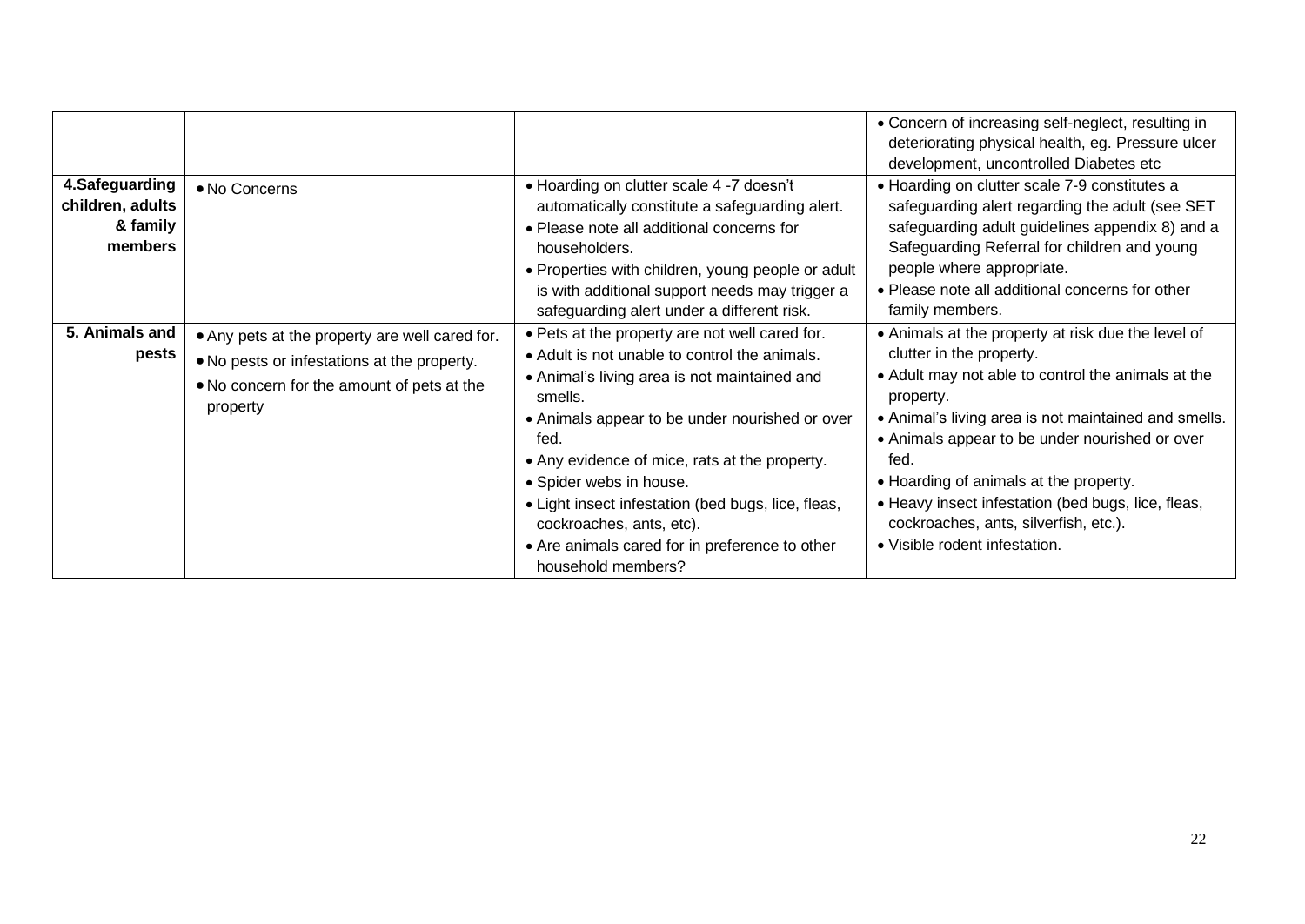<span id="page-24-0"></span>

|                                   | Level 1                                                                                                                                                                                                                                                     | Level 2                                                                                                                                                                                                                                                                                                                                                                                                           | Level 3                                                                                                                                                                                                                                                                                                                                                                                |
|-----------------------------------|-------------------------------------------------------------------------------------------------------------------------------------------------------------------------------------------------------------------------------------------------------------|-------------------------------------------------------------------------------------------------------------------------------------------------------------------------------------------------------------------------------------------------------------------------------------------------------------------------------------------------------------------------------------------------------------------|----------------------------------------------------------------------------------------------------------------------------------------------------------------------------------------------------------------------------------------------------------------------------------------------------------------------------------------------------------------------------------------|
| <b>Referring</b><br><b>Agency</b> | • Discuss concerns with adult.<br>• Raise a request to the Fire Service to<br>provide fire safety advice.<br>• Refer for support assessment if<br>appropriate.<br>• Refer to GP if appropriate.                                                             | Possible referrals to<br>Landlord if adult is a tenant.<br>$\bullet$<br>Raise a request to the Fire Service to<br>$\bullet$<br>provide fire safety advice<br>Support assessment.<br>$\bullet$ GP.<br>Debt advice.<br>RSPCA/ animal welfare.<br>Environmental health.<br>$\bullet$<br>Ensure information sharing with all agencies<br>involved to ensure a collaborative approach and<br>a sustainable resolution. | • Contact police and social care to request a<br>welfare check where children or adults are at risk<br>of harm<br>. Raise Safeguarding Alert within 24 hours<br>• Raise a request to Essex Fire and Rescue<br>Service within 24 hours to provide fire prevention<br>advice.<br>• Attend safeguarding multi agency meetings on<br>request                                               |
| <b>Environmental</b><br>health    | • No action.                                                                                                                                                                                                                                                | • At time of inspection, environmental health<br>officer decides on appropriate course of<br>action.<br>• Consider serving notices under Environmental<br>Protection Act 1990, Prevention of Damage By<br>Pests Act 1949 or Housing Act 2004<br>Consider Works in Default if notices not<br>complied by occupier.                                                                                                 | • At time of inspection, Environmental Health<br>Officer (EHO) decides on appropriate course of<br>action.<br>Consider serving notices under Environmental<br>Protection Act 1990, Prevention of Damage by<br>Pests Act 1949 or Housing Act 2004.<br>• Consider works in Default if notices not complied<br>by occupier.<br>• Attend safeguarding multi agency meetings on<br>request. |
| <b>Social</b><br>landlords        | • Provide details on debt advice if<br>appropriate to circumstances.<br>• Refer to GP if appropriate.<br>• Refer for support assessment if<br>appropriate.<br>• Provide details of support streams open to<br>the adult via charities and self-help groups. | • Visit adult to inspect the property & assess<br>support needs.<br>• Referral to your local housing support assist in<br>the restoration of services to the property<br>where appropriate.<br>• Ensure adults are maintaining all tenancy<br>conditions.                                                                                                                                                         | • Visit adult to inspect the property & assess<br>support needs.<br>Attend multi agency Safeguarding meeting.<br>$\bullet$<br>• Enforce tenancy conditions relating to adults<br>responsibilities.                                                                                                                                                                                     |

#### **Appendix 5 - Agency actions roles and responsibilities**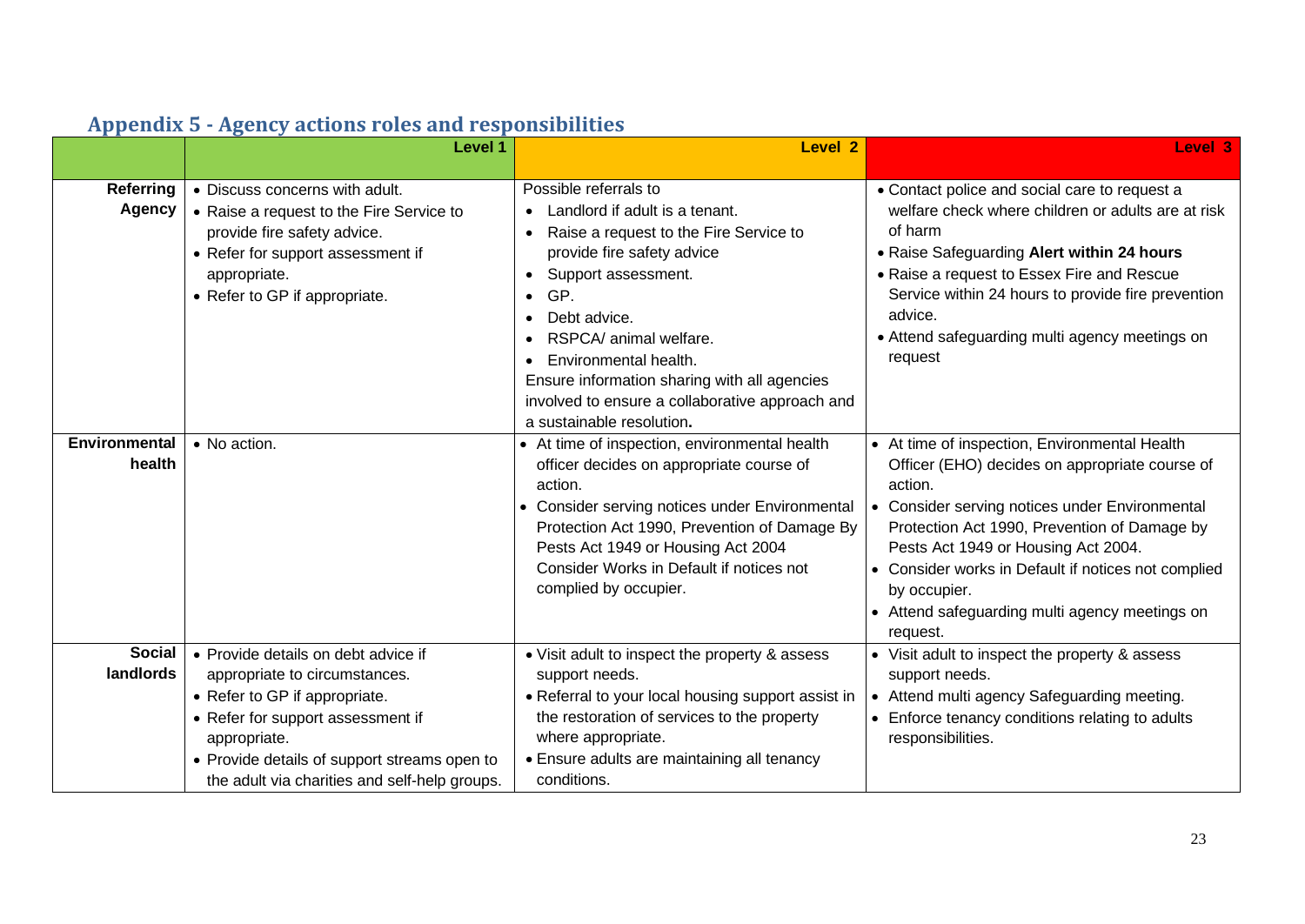|                                              | • Provide details on debt advice if<br>appropriate to circumstances.<br>• Ensure adults are maintaining all tenancy<br>conditions.       | • Enforce tenancy conditions relating to adults<br>responsibilities.<br>• Ensure information sharing with all agencies<br>involved to ensure a collaborative approach<br>and a sustainable resolution.                            | • If adult refuses to engage serve Notice of Seeking<br>Possession under Ground 13 to Schedule 2 of the<br>Housing Act 1988.                                                                                                                                                                                                                                               |
|----------------------------------------------|------------------------------------------------------------------------------------------------------------------------------------------|-----------------------------------------------------------------------------------------------------------------------------------------------------------------------------------------------------------------------------------|----------------------------------------------------------------------------------------------------------------------------------------------------------------------------------------------------------------------------------------------------------------------------------------------------------------------------------------------------------------------------|
| <b>Emergency</b><br>services                 | • Ensure information is shared with statutory<br>agencies & feedback is provided to<br>referring agency on completion of home<br>visits. | • Ensure information sharing with all agencies<br>involved to ensure a collaborative approach<br>and a sustainable resolution.<br>• Provide feedback to referring agency on<br>completion of home visits.                         | • Attend safeguarding multi agency meetings on<br>request.<br>• Ensure information sharing with all agencies<br>involved to ensure a collaborative approach and a<br>sustainable resolution.<br>• Provide feedback to referring agency on<br>completion of home visits.                                                                                                    |
| Safeguarding<br>children and<br>young people | • No action unless any other risk of harm is<br>identified                                                                               | • Consider completion of a CAF or Early Help<br>Assessment to access early help or<br>intervention services (see appendix 7)                                                                                                      | • Safeguarding referral should be made following<br>the SET Child Protection Procedures (see<br>appendix 7).                                                                                                                                                                                                                                                               |
| <b>RSPCA/ Animal</b><br>welfare              | • No action unless advice requested.                                                                                                     | • Visit property to undertake a wellbeing check<br>on animals at the property.<br>• Educate adult regarding animal welfare if<br>appropriate<br>• Provide advice / assistance with re-homing<br>animals                           | • Visit property to undertake a wellbeing check on<br>animals at the property.<br>• Remove animals to a safe environment.<br>• Educate adult regarding animal welfare if<br>appropriate.<br>. Take legal action for animal cruelty if appropriate.<br>• Provide advice/assistance with re-homing<br>animals.<br>• Attend safeguarding multi agency meetings on<br>request. |
| Safeguarding<br>adults                       | • No action unless other concerns of abuse<br>are noted.                                                                                 | . No action unless other concerns of abuse are<br>noted.<br>• If other concerns of abuse are of concern or<br>have been reported, progression to<br>safeguarding referral and investigation may be<br>necessary (see appendix 7). | • Safeguarding alert should be made using the<br>SETSAF form and following procedures set out in<br>the SET Safeguarding Adult Guidelines (see<br>appendix 8).                                                                                                                                                                                                             |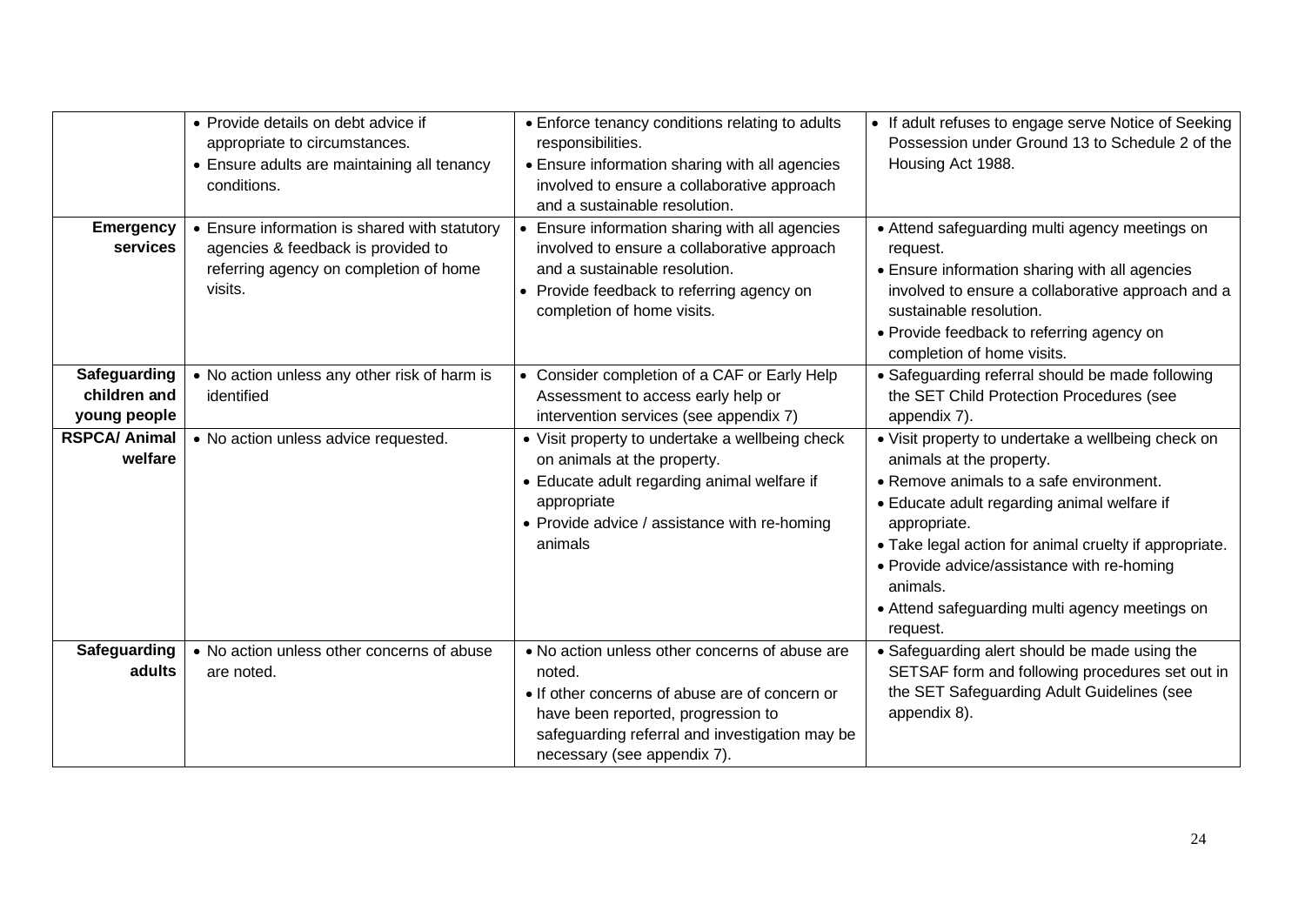#### <span id="page-26-0"></span>**Appendix 6 – Hoarding Risk Assessment and Management Plan**

| Name of adult |  |
|---------------|--|
| LA/NHS number |  |

Where significant risk has been identified, this form should be attached to full assessments and care plans (in accordance with guidance on sharing of information and confidentiality). Because this form is likely to contain sensitive information or information from third parties it must not be shared with the adult without prior agreement of those third parties and the team manager unless it has been completed with the adult. For Mental Health service users, use the Child Protection Assessment/Risk Assessment documentation provided by the NHS Trust.

#### **Categories of Risk Identified:** *Please tick all appropriate categories*

| Category                           | Yes/No | Category                              | Yes/No |
|------------------------------------|--------|---------------------------------------|--------|
| Aggression / Violence              |        | Self-harm                             |        |
| Exploitation (of others)           |        | Self-neglect                          |        |
| Risk to children                   |        | Adult                                 |        |
| (refer to Child Protection Policy) |        | (refer to Safeguarding Adults Policy) |        |
| Carer breakdown                    |        | <b>Homelessness</b>                   |        |
| Extreme social isolation           |        | Other (please specify)                |        |

#### **If Yes to any of the above, continue Risk Assessment:**

Current factors which suggest there is apparent risk; on what is this assessment based (e.g. history; report from adult, carer or others); Severity of risk (low; medium, high, emergency); Consider alcohol or drug misuse; Threats to harm self or others; Reports of actual harm towards self or others in the past; Possible symptoms of mental illness such as excessively suspicious or paranoid ideas; Unexplained anger or other emotional or behavioural disturbance; Criminal record or self-reported forensic history; Is there a history of unpredictable or impulsive acts?; If violence is indicated have weapons been used?; If aggression is this verbal?; Has there been a damage to property?; Is there any evidence of racist abuse - is adult the person alleged to have caused harm or a victim?

Who is at risk - has any particular individual been identified or is the adult the only person at risk?

How immediate is the risk - is it part of an ongoing pattern / a "one off" past event / a current risk?

Are there any "early warning" signs or "triggers" to risk? Is there a predictable pattern or any factors that are known to increase / reduce risk - please provide details.

Are there any special safety factors that others working with the adult should be aware of (e.g. should they only be visited in pairs or not seen alone in the office or referred to another specialist service).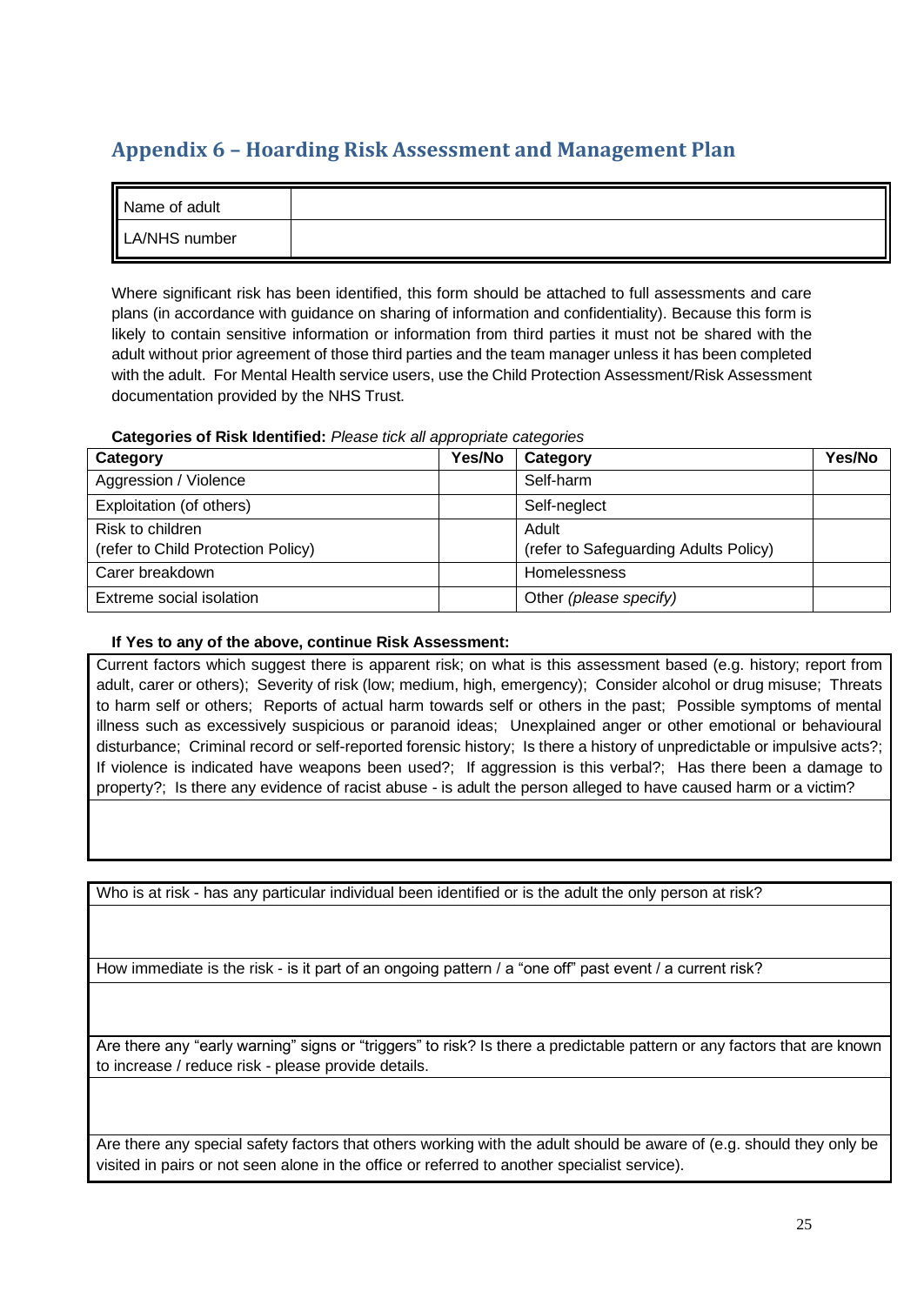| <b>Outcome</b><br>Risk Management Plan required?     | Yes | No | <b>Review Date</b><br>Date |  |
|------------------------------------------------------|-----|----|----------------------------|--|
| If "No" - Signature of Assessor<br>Agreed by Manager |     |    | Date                       |  |

## **Risk Management -** To be completed in all situations where a significant risk has been

identified.

Action plan to reduce/ minimise the risk and who will be responsible for maintaining the plan

Contingency Plan - what action should be taken if the Action Plan breaks down?

Emergency Plan- What action should be taken in a crisis situation, with particular reference to out-of-hours responses

| Assessors Signature: | Date: |
|----------------------|-------|
| Agreed by Manager:   | Date: |
| <b>Review Date:</b>  |       |

#### **Risk History - CONFIDENTIAL**

Record of incidents of risk behaviours including violence or aggression or episodes of self-harm or known criminal activity. State whether actual or threatened, in date order. New episodes must be recorded.

| Date     | Record of Incident - Give as full an account as is possible,        | Assessors   | Managers    |
|----------|---------------------------------------------------------------------|-------------|-------------|
| 0f       | including source of information, Whether this has been verified and | Signature + | Signature + |
| Incident | outcome of incident.                                                | date        | date        |
|          |                                                                     |             |             |